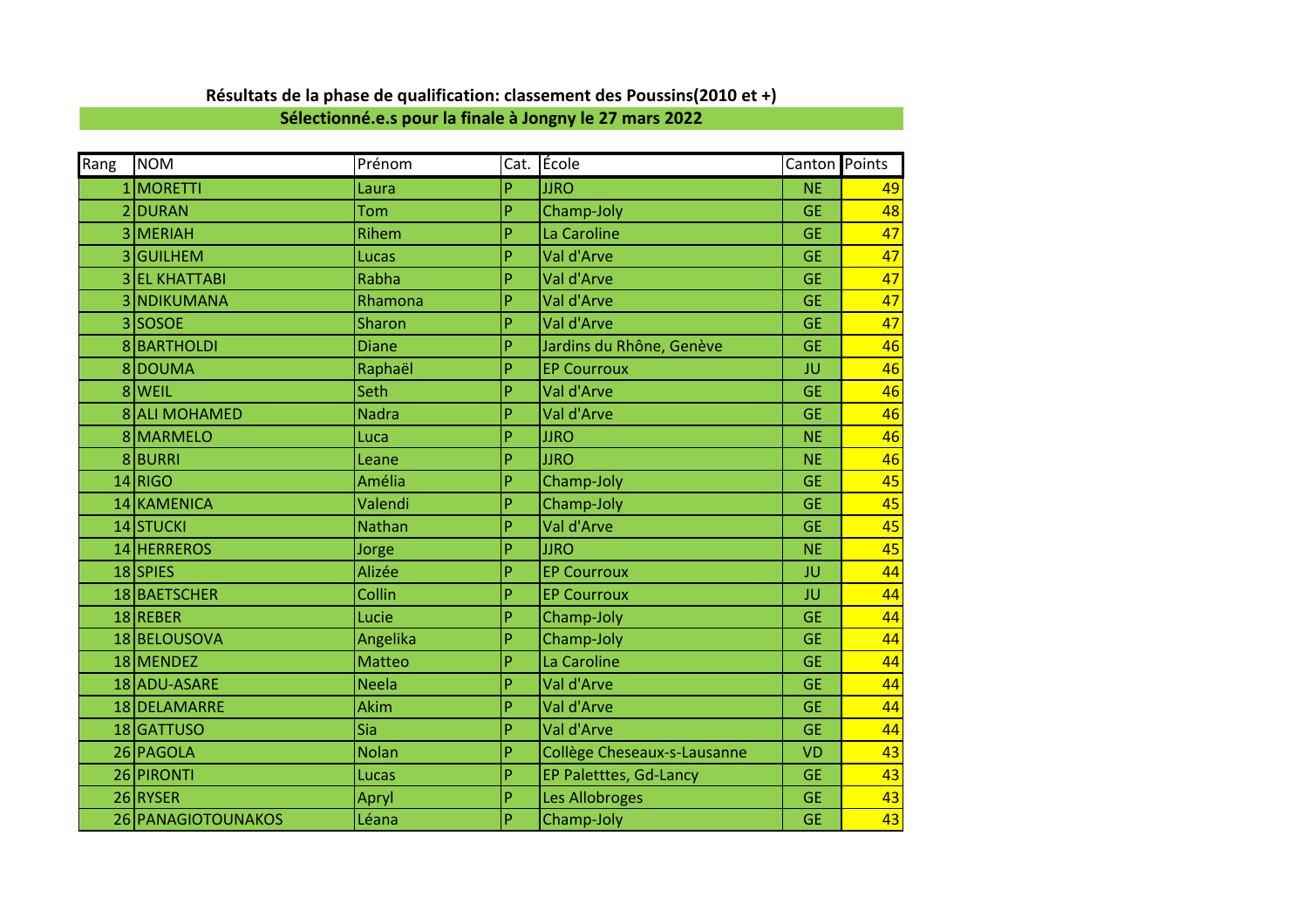| 26 DE BUCK            | Tom            | P | La Caroline                 | <b>GE</b> | 43 |
|-----------------------|----------------|---|-----------------------------|-----------|----|
| 26 HORNER             | Savannah       | P | Val d'Arve                  | <b>GE</b> | 43 |
| 26 BAILLODS           | Aidan          | P | <b>JJRO</b>                 | <b>NE</b> | 43 |
| 26 KAMPF              | Justine        | P | <b>JJRO</b>                 | <b>NE</b> | 43 |
| 34 MARCHAND           | <b>Alissia</b> | P | <b>EP Courroux</b>          | JU        | 42 |
| 34 RION               | Laurynn        | P | Ecole des Ouches, Genève    | <b>GE</b> | 42 |
| 34 BANG               | Milo           | P | Champ-Joly                  | <b>GE</b> | 42 |
| 34 SAAS               | Lylou          | P | Champ-Joly                  | <b>GE</b> | 42 |
| 34 DE STEPHANIS       | Valentina      | P | La Caroline                 | <b>GE</b> | 42 |
| 34 PRESSEGUER         | Agnès          | P | Val d'Arve                  | <b>GE</b> | 42 |
| 34 GONIN              | <b>Dylan</b>   | P | <b>JJRO</b>                 | <b>NE</b> | 42 |
| 34 DIAS               | Laura          | P | <b>JJRO</b>                 | <b>NE</b> | 42 |
| 42 RICHARD            | Anthony        | P | Collège Cheseaux-s-Lausanne | <b>VD</b> | 41 |
| 42 SCHWEIGHOFER       | Uther          | P | Collège Cheseaux-s-Lausanne | <b>VD</b> | 41 |
| 42 ROTTET             | Luce           | P | <b>EP Courroux</b>          | JU        | 41 |
| 42 DE OLIVEIRA SIMOES | Samuel         | P | Les Allobroges              | <b>GE</b> | 41 |
| 42 ANDRADE            | <b>Mathis</b>  | P | Champ-Joly                  | <b>GE</b> | 41 |
| 42 CRISTOBAL          | Evy            | P | La Caroline                 | <b>GE</b> | 41 |
| 42 LIBERATO           | Veronica       | P | Val d'Arve                  | <b>GE</b> | 41 |
| 42 GONZALEZ           | Chani          | P | <b>JJRO</b>                 | <b>NE</b> | 41 |
| 42 HIRSCHY            | Matthieu       | P | <b>JJRO</b>                 | <b>NE</b> | 41 |
| 42 SANDOZ             | <b>Morgane</b> | P | <b>JJRO</b>                 | <b>NE</b> | 41 |
| 42 OPPLIGER           | Leandro        | P | <b>JJRO</b>                 | <b>NE</b> | 41 |
| 42 ROBBE              | Samy           | P | <b>JJRO</b>                 | <b>NE</b> | 41 |
| 42 BAILLODS           | Ilane          | P | <b>JJRO</b>                 | <b>NE</b> | 41 |
| 42 CHAUDET            | Owen           | P | <b>JJRO</b>                 | <b>NE</b> | 41 |
| 42 DEL'INOCENTI       | <b>Norah</b>   | P | <b>JJRO</b>                 | <b>NE</b> | 41 |
| 42 OPPLIGER           | Gianluca       | P | <b>JJRO</b>                 | <b>NE</b> | 41 |
| 42 LOUIS-JACQUET      | Agathe         | P | <b>JJRO</b>                 | <b>NE</b> | 41 |
| 59 BERTHER            | Léa            | P | Ecole des Ouches, Genève    | <b>GE</b> | 40 |
| 59 RAMOS              | <b>Mateo</b>   | P | Ecole des Ouches, Genève    | <b>GE</b> | 40 |
| 59 CHAPUIS            | Paul           | P | <b>EP Courroux</b>          | JU        | 40 |
| 59 MARK AROCENA       | Zoé            | P | Les Allobroges              | <b>GE</b> | 40 |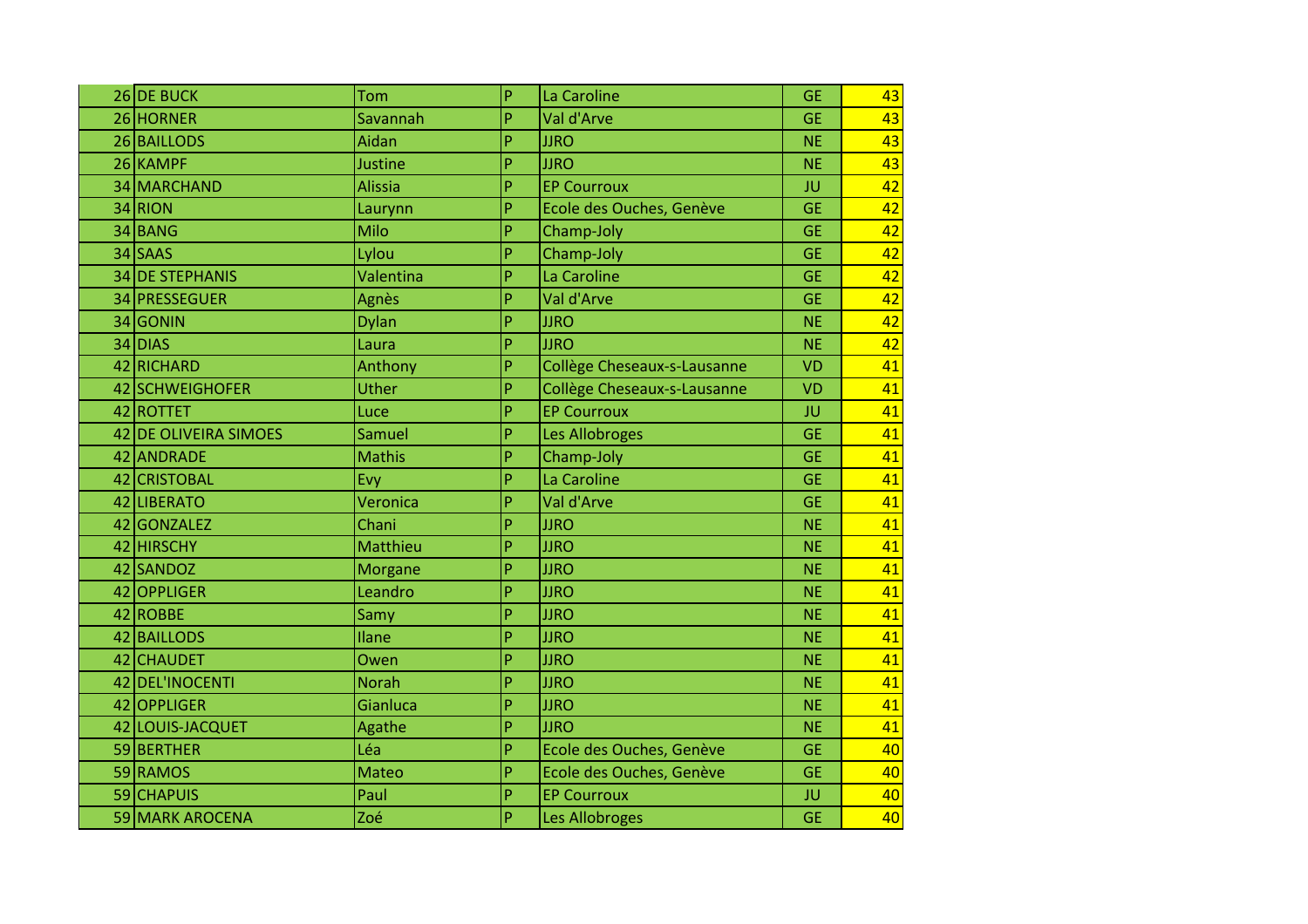| 59 LEFEBVRE        | <b>Flavien</b> | P | Les Allobroges            | <b>GE</b> | 40 |
|--------------------|----------------|---|---------------------------|-----------|----|
| 59 CHRISTE         | Emilie         | P | Champ-Joly                | <b>GE</b> | 40 |
| 59 GREPPIN         | Yohann         | P | La Caroline               | <b>GE</b> | 40 |
| 59 AHMED           | Adil           | P | Val d'Arve                | <b>GE</b> | 40 |
| 59EYOB             | <b>Miley</b>   | P | Val d'Arve                | <b>GE</b> | 40 |
| $59$ ALI           | <b>Sarra</b>   | P | Val d'Arve                | <b>GE</b> | 40 |
| 59 COSTA           | Margarida      | P | Val d'Arve                | <b>GE</b> | 40 |
| 59 CARHUAZ         | <b>Tomas</b>   | P | Val d'Arve                | <b>GE</b> | 40 |
| 59 VIDAL           | Loïc           | P | Val d'Arve                | <b>GE</b> | 40 |
| 59 ESTABES         | <b>Ines</b>    | P | Palettes                  | <b>GE</b> | 40 |
| 59 SUBIRA          | Lara           | P | <b>Palettes</b>           | <b>GE</b> | 40 |
| 59 PITTELOUP       | <b>Melvin</b>  | P | <b>JJRO</b>               | <b>NE</b> | 40 |
| 59 CHAPATTE        | Mila luna      | P | <b>JJRO</b>               | <b>NE</b> | 40 |
| 59 SITTARO         | <b>Nicolas</b> | P | <b>JJRO</b>               | <b>NE</b> | 40 |
| 59 DELL'OREFICE    | <b>Alessio</b> | P | <b>JJRO</b>               | <b>NE</b> | 40 |
| 78 GIBSON-TULLBERG | <b>Tessa</b>   | P | <b>EPS Pays-d'en Haut</b> | <b>VD</b> | 39 |
| 78 TORABI          | Roxanne        | P | <b>EP Courroux</b>        | JU        | 39 |
| 78 CLHOENBZIE      | Walter         | P | EP Paletttes, Gd-Lancy    | <b>GE</b> | 39 |
| 78 EPERON          | Théodore       | P | Les Allobroges            | <b>GE</b> | 39 |
| 78 MATTOU          | Sofiane        | P | Palettes                  | <b>GE</b> | 39 |
| 78 DUMOULIN        | Léo            | P | Palettes                  | <b>GE</b> | 39 |
| 78 ARDAYA          | Mateo          | P | Palettes                  | <b>GE</b> | 39 |
| 78 MATTU           | Virginia       | P | <b>JJRO</b>               | <b>NE</b> | 39 |
| 78 ISEPPI          | Jérémy         | P | <b>JJRO</b>               | <b>NE</b> | 39 |
| 78 VAUCHER         | Matthieu       | P | <b>JJRO</b>               | <b>NE</b> | 39 |
| 78 ANTONIONI       | Leonardo       | P | <b>JJRO</b>               | <b>NE</b> | 39 |
| 89 SCHNEIDER       | David          | P | Ecole des Ouches, Genève  | <b>GE</b> | 38 |
| 89 GANDRY          | Gabriel        | P | Les Allobroges            | <b>GE</b> | 38 |
| 89 CHASSOT         | Léane          | P | Champ-Joly                | <b>GE</b> | 38 |
| 89 OZAZMAN         | Thibaud        | P | Champ-Joly                | <b>GE</b> | 38 |
| 89 KELLER          | Jaysen         | P | Champ-Joly                | <b>GE</b> | 38 |
|                    |                |   |                           |           |    |
| 89 PERVAN          | Iris           | P | La Caroline               | <b>GE</b> | 38 |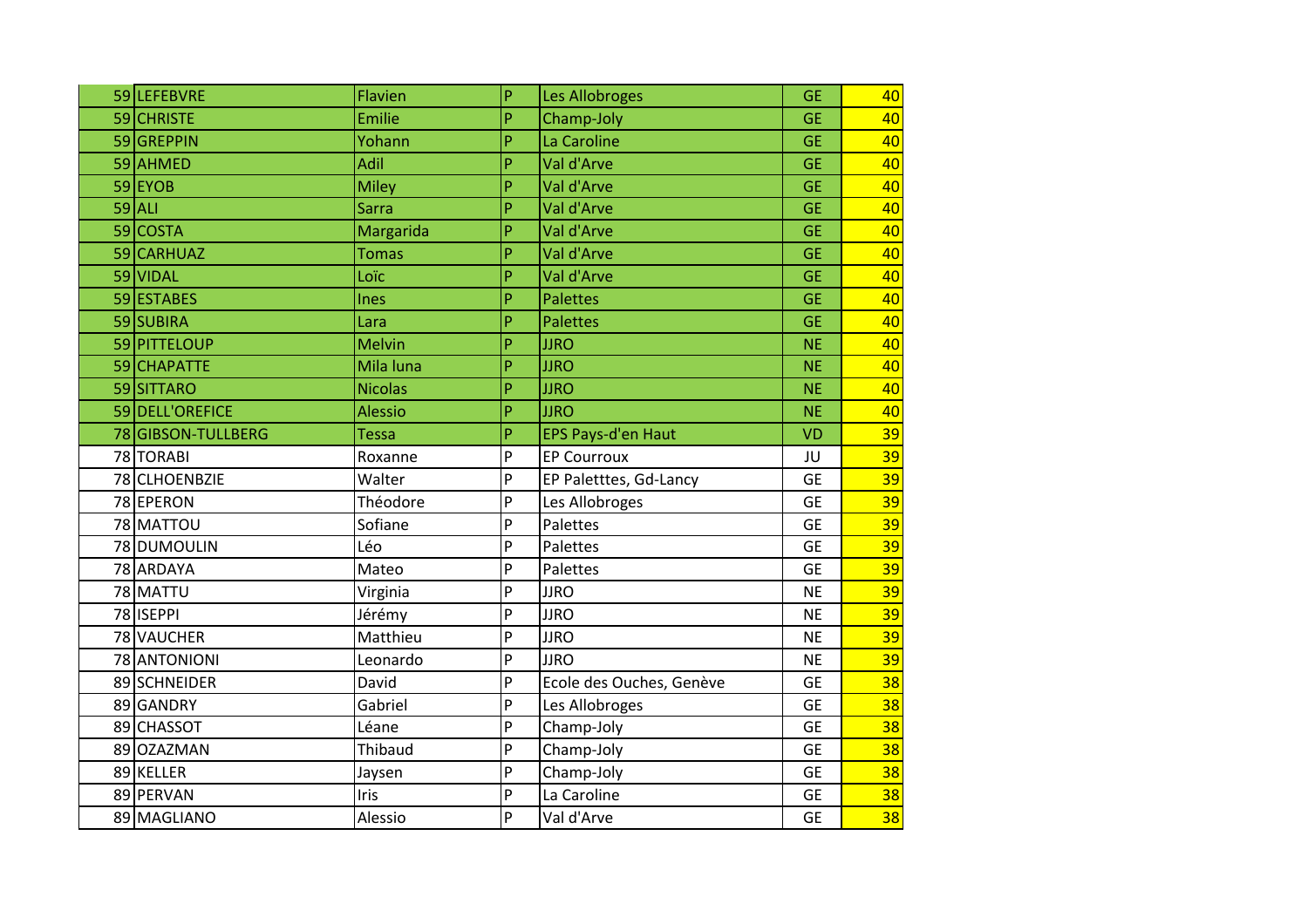| 89 PALLIZZI     | Loan           | P | <b>JJRO</b>                 | <b>NE</b> | 38 |
|-----------------|----------------|---|-----------------------------|-----------|----|
| 89 BORNAND      | William        | P | <b>JJRO</b>                 | <b>NE</b> | 38 |
| 89 GIRON        | Helene         | P | <b>JJRO</b>                 | <b>NE</b> | 38 |
| 89 CHABLAIX     | Marine         | P | <b>JJRO</b>                 | <b>NE</b> | 38 |
| 89 LOKE         | Zhi-Heng       | P | <b>JJRO</b>                 | <b>NE</b> | 38 |
| 89 FREYMOND     | Camerone       | P | <b>JJRO</b>                 | <b>NE</b> | 38 |
| 89 HUGO         | Karson         | P | <b>JJRO</b>                 | <b>NE</b> | 38 |
| 89 SCHORDERET   | Clarisse       | P | <b>JJRO</b>                 | <b>NE</b> | 38 |
| 104 DESIMONE    | Flavio         | P | EP Courroux-Courcelon       | JU        | 37 |
| 104 AIRAUDI     | Mathias        | P | Collège Cheseaux-s-Lausanne | VD        | 37 |
| 104 CRAU        | Jain           | P | Les Allobroges              | <b>GE</b> | 37 |
| 104 LANISSE     | Gwen           | P | Les Allobroges              | <b>GE</b> | 37 |
| 104 GONCALVES   | Samuel         | P | Champ-Joly                  | <b>GE</b> | 37 |
| 104 KAMENICA    | Ediona         | P | Champ-Joly                  | <b>GE</b> | 37 |
| 104 EXPOSITO    | Chloé          | P | Champ-Joly                  | <b>GE</b> | 37 |
| 104 BODMER      | Chloé          | P | Val d'Arve                  | <b>GE</b> | 37 |
| 104 FRESTES     | Miguel         | P | Val d'Arve                  | <b>GE</b> | 37 |
| 104 JAQUET      | Mila           | P | <b>JJRO</b>                 | <b>NE</b> | 37 |
| 104 SIMON       | Sofia          | P | <b>JJRO</b>                 | <b>NE</b> | 37 |
| 104 APPUTHURAI  | Therusika      | P | <b>CSVR</b>                 | <b>NE</b> | 37 |
| 104 JEANNERET   | Antoine        | P | <b>CSVR</b>                 | <b>NE</b> | 37 |
| 117 GELLET      | Mathilde       | P | <b>EP Gimel Etoy</b>        | <b>VD</b> | 36 |
| $117$ CLOT      | Mailé          | P | EPS Pays-d'en Haut          | VD        | 36 |
| $117$ JARD      | Léo            | P | EP Paletttes, Gd-Lancy      | <b>GE</b> | 36 |
| 117 DE KONING   | Arie           | P | Les Allobroges              | <b>GE</b> | 36 |
| 117 FRANCANO    | Malia          | P | Champ-Joly                  | <b>GE</b> | 36 |
| 117 TOSKA       | Sofia          | P | Champ-Joly                  | <b>GE</b> | 36 |
| 117 BOSSART     | <b>Nicolas</b> | P | La Caroline                 | <b>GE</b> | 36 |
| 117 DE OLIVEIRA | Léo            | P | Val d'Arve                  | <b>GE</b> | 36 |
| 117 RODRIGUES   | Ines           | P | Val d'Arve                  | <b>GE</b> | 36 |
| 117 REYES       | Elodie         | P | Val d'Arve                  | <b>GE</b> | 36 |
| 117 CORONADO    | Leonardo       | P | Val d'Arve                  | <b>GE</b> | 36 |
| $117$ FRIHI     | Delia          | P | Palettes                    | <b>GE</b> | 36 |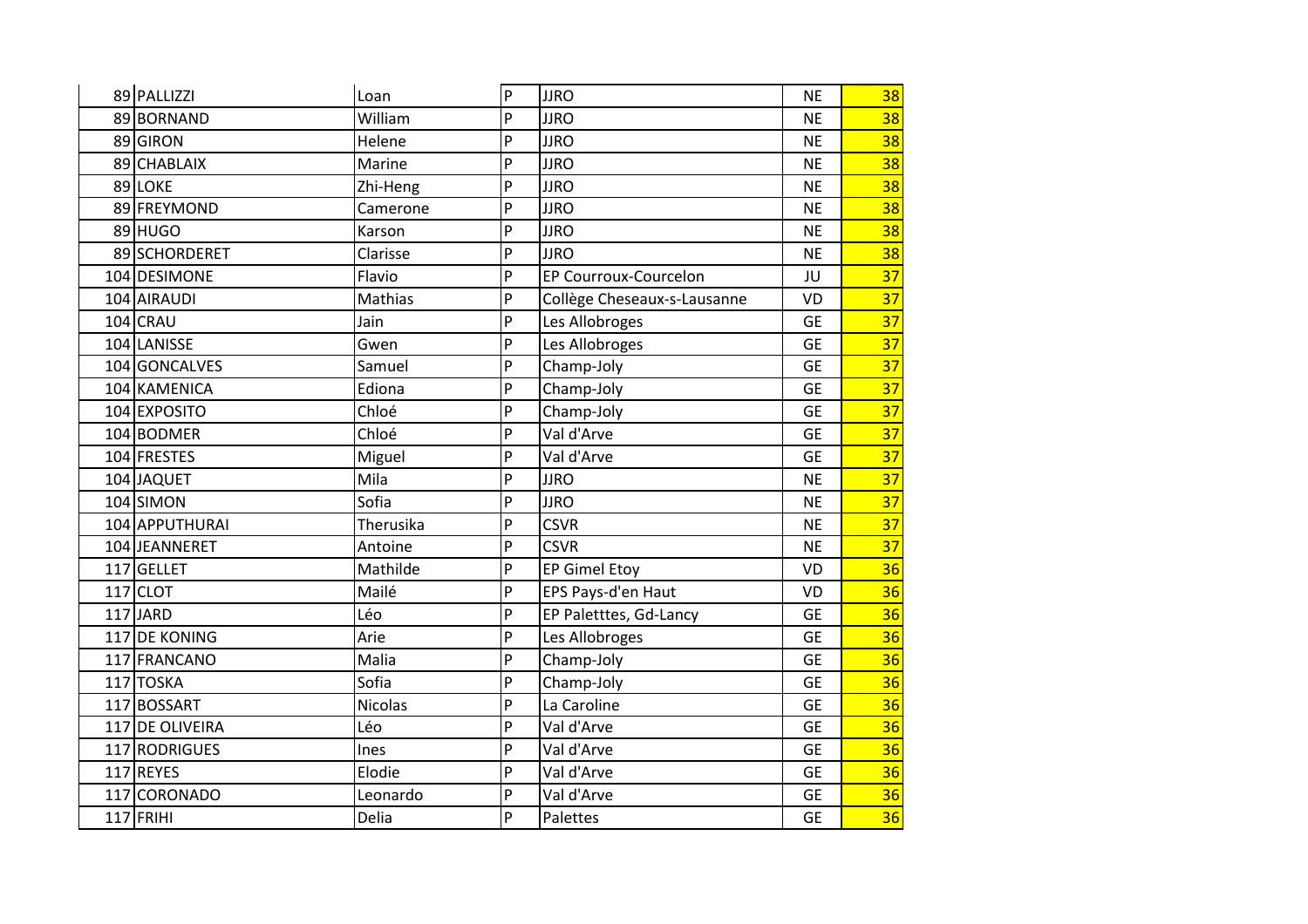| 117 LEUBA        | Mathias       | P              | <b>JJRO</b>              | <b>NE</b> | 36 |
|------------------|---------------|----------------|--------------------------|-----------|----|
| 117 GUIBEGA      | Alexia        | P              | <b>JJRO</b>              | <b>NE</b> | 36 |
| $117$ LUTZ       | Chloé         | P              | <b>JJRO</b>              | <b>NE</b> | 36 |
| 117 ECKERT       | Lilirose      | P              | <b>JJRO</b>              | <b>NE</b> | 36 |
| 117 DE MENZES    | Siloé         | P              | <b>JJRO</b>              | <b>NE</b> | 36 |
| $117$ CABU       | Zoé           | P              | <b>JJRO</b>              | <b>NE</b> | 36 |
| 117 MUJCINOVIC   | Soraya        | P              | <b>CSVR</b>              | <b>NE</b> | 36 |
| 136 AZORIN       | Léna          | P              | EP Courroux-Courcelon    | JU        | 35 |
| 136 HENCHOZ      | Carl          | P              | EPS Pays-d'en Haut       | VD        | 35 |
| 136 MAI          | Alexandre     | P              | <b>EP Courroux</b>       | JU        | 35 |
| 136 ORIET        | Clément       | P              | <b>EP Courroux</b>       | JU        | 35 |
| 136 VUADERS      | Sorya         | P              | Les Allobroges           | <b>GE</b> | 35 |
| 136 BEGIRI       | Kosovare      | P              | Les Allobroges           | <b>GE</b> | 35 |
| 136 MARTEL       | Kiara         | P              | Champ-Joly               | <b>GE</b> | 35 |
| 136 LEOCATA      | Mattia        | P              | Champ-Joly               | <b>GE</b> | 35 |
| 136 DE MATTEIS   | Noane         | $\overline{P}$ | Champ-Joly               | <b>GE</b> | 35 |
| 136 SOBREIRA     | Maria Vitoria | P              | La Caroline              | <b>GE</b> | 35 |
| 136 MEYER        | Chloé         | P              | Val d'Arve               | <b>GE</b> | 35 |
| 136 LUDOVICARISA | Sili          | P              | Val d'Arve               | <b>GE</b> | 35 |
| 136 SANCHEZ      | Fabio         | P              | Val d'Arve               | <b>GE</b> | 35 |
| 136 LEWANDOWSKI  | Szymon        | P              | Val d'Arve               | <b>GE</b> | 35 |
| 136 OLIVEIRA     | Soraya        | .p             | Val d'Arve               | <b>GE</b> | 35 |
| 136 DIOUF        | Mouhamadou    | P              | Val d'Arve               | <b>GE</b> | 35 |
| 136 OLIVEIRA     | Diego         | P              | <b>JJRO</b>              | <b>NE</b> | 35 |
| 136 ANDRIE       | Emilie        | P              | <b>JJRO</b>              | <b>NE</b> | 35 |
| 136 REIS         | Isabel        | P              | <b>JJRO</b>              | <b>NE</b> | 35 |
| 136 METTRAUX     | Anaïs         | P              | <b>CSVR</b>              | <b>NE</b> | 35 |
| 156 ROMANENS     | Amélie        | P              | Ecole des Ouches, Genève | <b>GE</b> | 34 |
| 156 ARAUJO       | Lara Sofie    | P              | EP Paletttes, Gd-Lancy   | <b>GE</b> | 34 |
| 156 KASER        | Melo          | P              | <b>EP Courroux</b>       | JU        | 34 |
| 156 PEREIRA      | Julie         | P              | Champ-Joly               | <b>GE</b> | 34 |
| 156 DELAVY       | Diego         | P              | Champ-Joly               | <b>GE</b> | 34 |
| 156 LUISIER      | Laura         | P              | Val d'Arve               | <b>GE</b> | 34 |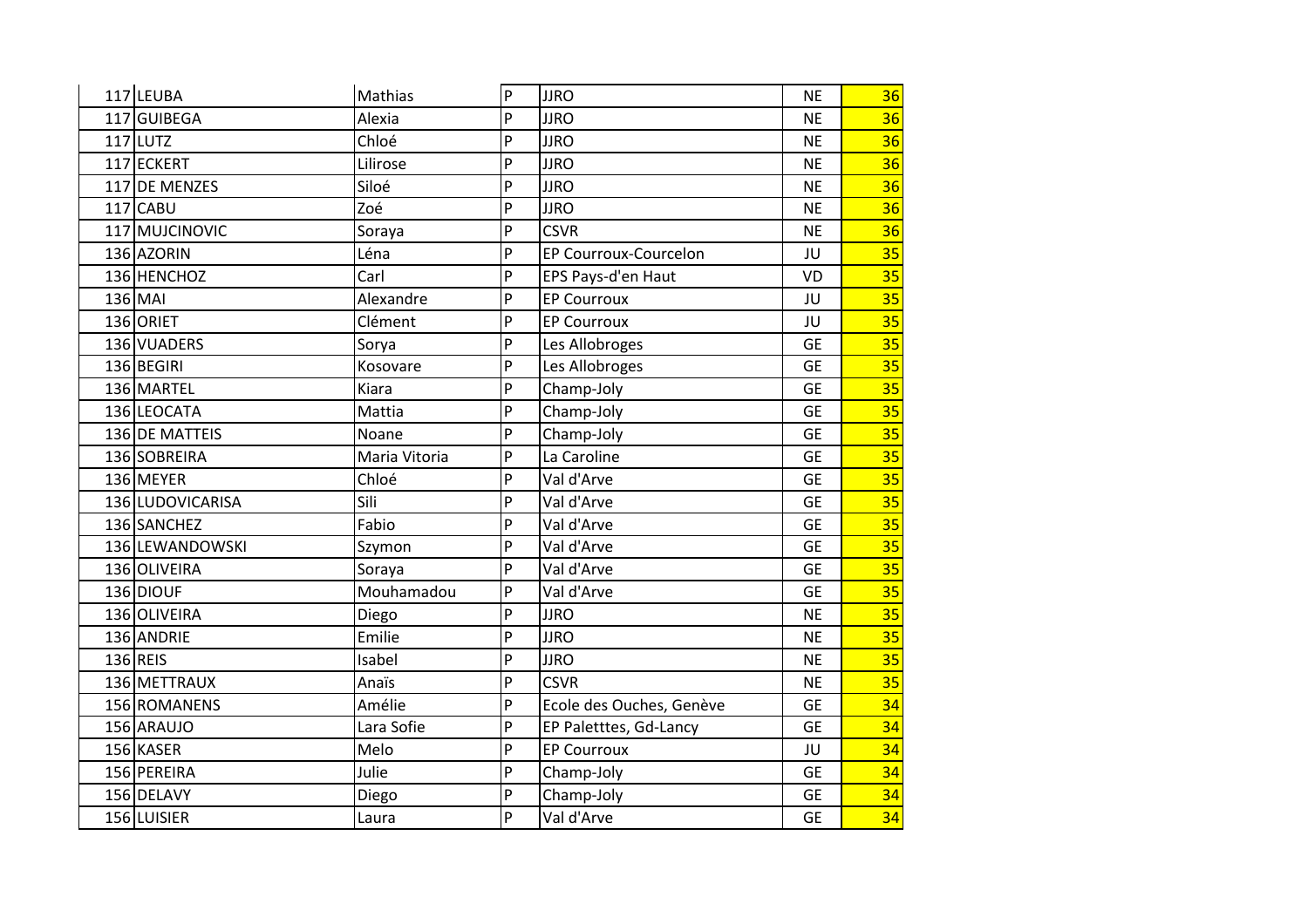| 156 KIFLEMARIAN   | Betelihem  | P | Val d'Arve             | <b>GE</b> | 34 |
|-------------------|------------|---|------------------------|-----------|----|
| 156 MARQUES       | Giulian    | P | Val d'Arve             | <b>GE</b> | 34 |
| 156 MENDEZ LOGOUE | Ninel      | P | Val d'Arve             | <b>GE</b> | 34 |
| 156 DA SILVA      | Jessica    | P | Val d'Arve             | <b>GE</b> | 34 |
| 156 CARVALHO      | Martim     | P | Val d'Arve             | <b>GE</b> | 34 |
| 156 ASSUNCAO      | Thaynara   | P | Val d'Arve             | <b>GE</b> | 34 |
| 156 GARNICA       | Maria-José | P | Palettes               | <b>GE</b> | 34 |
| 156 COELHOBRIT    | Loïc       | P | Palettes               | <b>GE</b> | 34 |
| 156 MARQUES       | Alyah      | P | <b>JJRO</b>            | <b>NE</b> | 34 |
| 171 CIOCCHI       | Lisa       | P | EP Courroux-Courcelon  | JU        | 33 |
| 171 DESIMONE      | Christian  | P | EP Courroux-Courcelon  | JU        | 33 |
| 171EMINI          | Erblona    | P | EP Paletttes, Gd-Lancy | <b>GE</b> | 33 |
| 171 OUZBAK        | Arrman     | P | EP Paletttes, Gd-Lancy | <b>GE</b> | 33 |
| 171 PINTO CAIAVO  | Matilde    | P | EP Paletttes, Gd-Lancy | <b>GE</b> | 33 |
| 171BINISHI        | Sofiane    | P | <b>EP Courroux</b>     | JU        | 33 |
| 171 HERNANDEZ     | Mya        | P | Les Allobroges         | <b>GE</b> | 33 |
| 171 GELISSEN      | Timothée   | P | Champ-Joly             | <b>GE</b> | 33 |
| 171 MORACCHINI    | Noann      | P | Champ-Joly             | <b>GE</b> | 33 |
| 171 ANTOCI        | Albert     | P | Champ-Joly             | <b>GE</b> | 33 |
| 171 CHOULAT       | Chloé      | P | La Caroline            | <b>GE</b> | 33 |
| 171BEZOUI         | Dehia      | P | La Caroline            | <b>GE</b> | 33 |
| 171 SALVISBERG    | Amélie     | P | La Caroline            | <b>GE</b> | 33 |
| 171 TRANCHET      | Théo       | P | Val d'Arve             | <b>GE</b> | 33 |
| 171 RAKSA         | Mélane     | P | Val d'Arve             | <b>GE</b> | 33 |
| 171 RALHITJ       | Amar       | P | Val d'Arve             | <b>GE</b> | 33 |
| 171 SHALA         | Emir       | P | Val d'Arve             | <b>GE</b> | 33 |
| 171 NOBLE         | Lina       | P | Val d'Arve             | <b>GE</b> | 33 |
| 171 AL HAMID      | Taym       | P | Val d'Arve             | <b>GE</b> | 33 |
| 171 ROSA          | Sophie     | P | Palettes               | <b>GE</b> | 33 |
| 171 BARSKE        | Loriane    | P | Palettes               | <b>GE</b> | 33 |
| 171 MOZZILLO      | Jade       | P | <b>JJRO</b>            | <b>NE</b> | 33 |
| 171 JAQUET        | Améline    | P | <b>JJRO</b>            | <b>NE</b> | 33 |
| 171 SEJDIU        | Alda       | P | <b>JJRO</b>            | <b>NE</b> | 33 |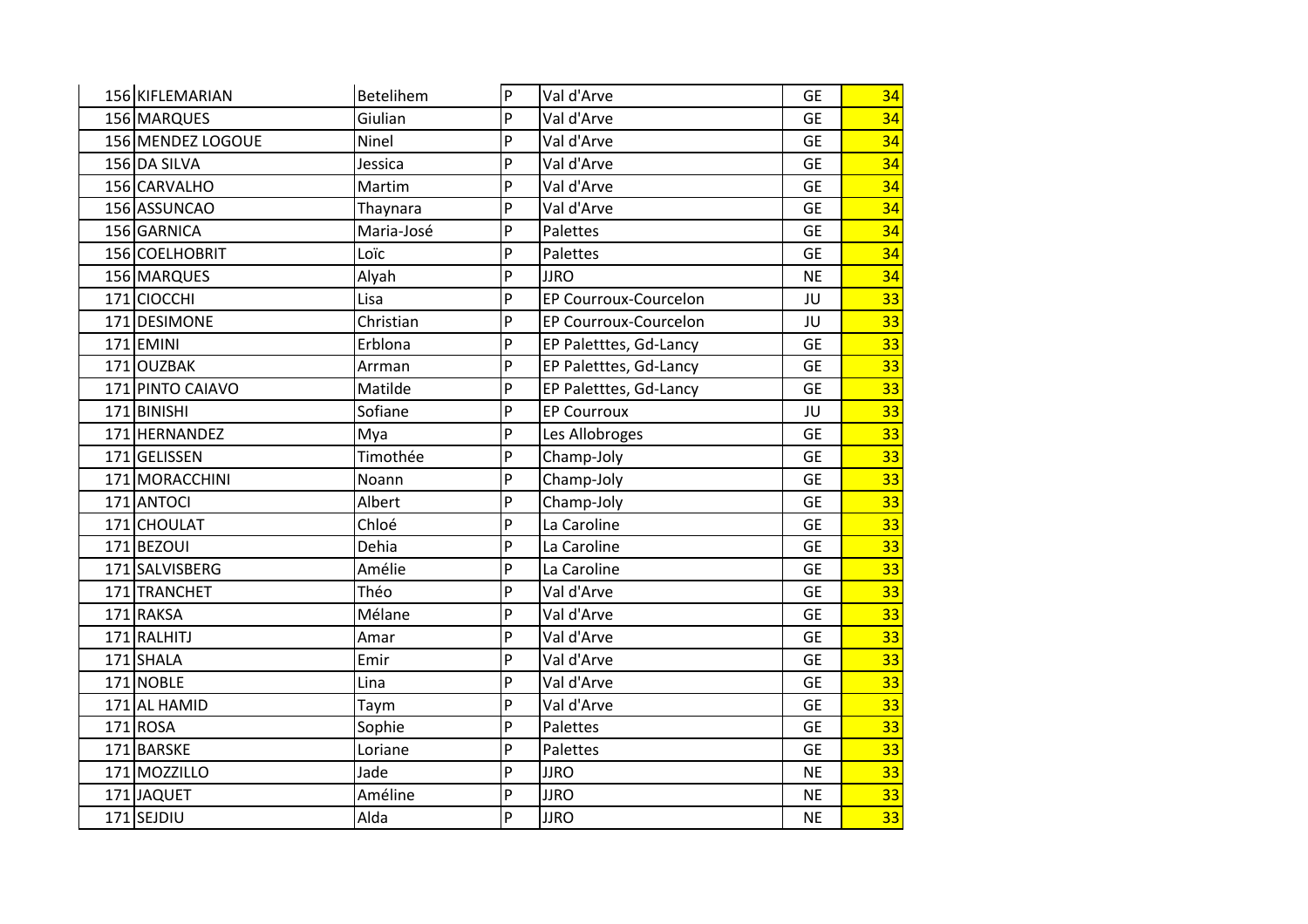| 171 DE OLIVEIRA       | Ilane          | P              | <b>JJRO</b>              | <b>NE</b> | 33 |
|-----------------------|----------------|----------------|--------------------------|-----------|----|
| 171 SILVA PEREIRA     | <b>Ivo</b>     | P              | <b>JJRO</b>              | <b>NE</b> | 33 |
| 171JEANNIN            | Olivia         | P              | <b>JJRO</b>              | <b>NE</b> | 33 |
| 198 BARTHOLDI         | Sylvain        | P              | Ecole des Ouches, Genève | <b>GE</b> | 32 |
| 198 CRAU              | <b>Nicolas</b> | P              | Les Allobroges           | <b>GE</b> | 32 |
| 198 BOY MARISA        | Marisa         | P              | Champ-Joly               | <b>GE</b> | 32 |
| 198 LETTIERI          | Veronica       | P              | Champ-Joly               | <b>GE</b> | 32 |
| 198 GANTULGA          | Udval          | $\overline{P}$ | Val d'Arve               | <b>GE</b> | 32 |
| 198 CLOQUELL JAGADORS | Théo           | $\overline{P}$ | Val d'Arve               | <b>GE</b> | 32 |
| 198 MAGNIN            | Anissa         | P              | Val d'Arve               | <b>GE</b> | 32 |
| 198 DASIVA            | Kelly          | P              | Val d'Arve               | <b>GE</b> | 32 |
| 198 ALTINSOY          | Teoman         | P              | Val d'Arve               | <b>GE</b> | 32 |
| 198 MEIRELES PINTO    | Angel          | P              | Palettes                 | <b>GE</b> | 32 |
| 198 GAILLE            | Ciara          | P              | <b>JJRO</b>              | <b>NE</b> | 32 |
| 198 BAETSCHER         | Chiara         | P              | <b>JJRO</b>              | <b>NE</b> | 32 |
| 210 VIATTE            | Anthony        | $\overline{P}$ | <b>EP Courroux</b>       | JU        | 31 |
| 210 HAZIRI            | Alorian        | P              | Les Allobroges           | <b>GE</b> | 31 |
| 210 FONSICA           | Derik          | P              | Les Allobroges           | <b>GE</b> | 31 |
| 210 MERAL             | Eda            | P              | Champ-Joly               | <b>GE</b> | 31 |
| 210 AJETI             | Leonis         | $\overline{P}$ | Champ-Joly               | <b>GE</b> | 31 |
| 210 MARTINEZ SESAR    | Mila           | P              | Champ-Joly               | <b>GE</b> | 31 |
| 210 PEIRERA           | Sofia          | .p             | La Caroline              | <b>GE</b> | 31 |
| 210 DEMIRI            | Rina           | P              | La Caroline              | <b>GE</b> | 31 |
| 210 PONZO             | Adriano        | P              | Val d'Arve               | <b>GE</b> | 31 |
| 210 RUFENACHTE        | Damien         | P              | Val d'Arve               | <b>GE</b> | 31 |
| 210 CARHUAZ           | Matias         | P              | Val d'Arve               | <b>GE</b> | 31 |
| 210 FAZLIU            | Eduard         | P              | Val d'Arve               | <b>GE</b> | 31 |
| 210 MARTINS           | Victoria       | P              | Val d'Arve               | <b>GE</b> | 31 |
| 210 SPOSATO           | Leonardo       | P              | Palettes                 | <b>GE</b> | 31 |
| 210 LEONELLI          | Sofia          | P              | Palettes                 | <b>GE</b> | 31 |
| 210 YAHIAT            | Assma          | $\overline{P}$ | Palettes                 | <b>GE</b> | 31 |
| 210 CURRIT            | Alexandre      | P              | <b>JJRO</b>              | <b>NE</b> | 31 |
| 210 DE OLIVEIRA       | Francisco      | P              | <b>JJRO</b>              | <b>NE</b> | 31 |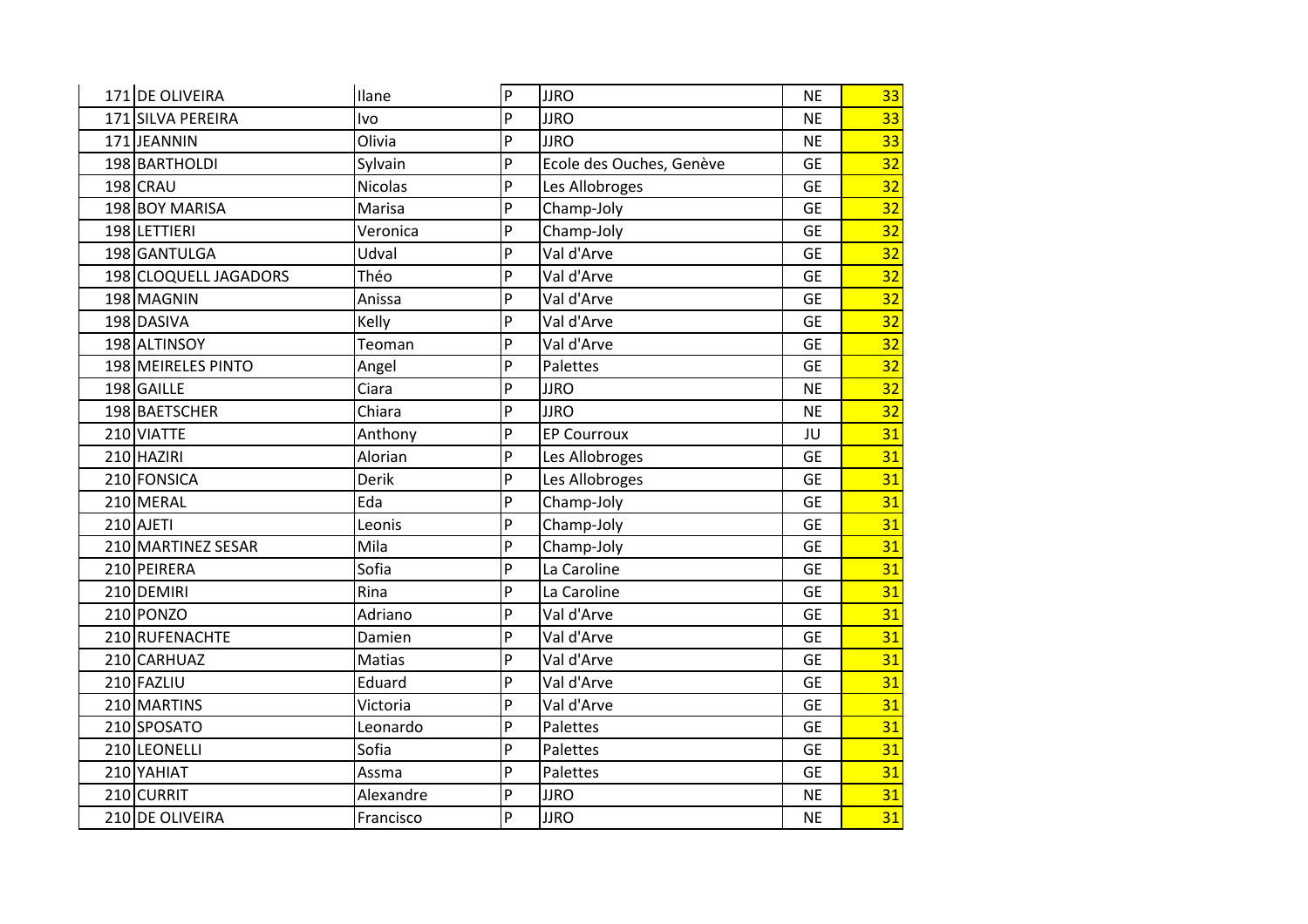| 210 FRANZIN<br>210 FELDER | Saanone   | $\overline{P}$ | <b>JJRO</b>                  | <b>NE</b> | 31              |
|---------------------------|-----------|----------------|------------------------------|-----------|-----------------|
|                           |           |                |                              |           |                 |
|                           | Melody    | P              | <b>JJRO</b>                  | <b>NE</b> | 31              |
| 210JAGGI                  | Ilian     | P              | <b>JJRO</b>                  | <b>NE</b> | 31              |
| 210 LEUBA                 | Léo       | P              | <b>JJRO</b>                  | <b>NE</b> | 31              |
| 210 REXHAJ                | Leart     | P              | <b>JJRO</b>                  | <b>NE</b> | 31              |
| 210 HERREROS              | David     | P              | <b>JJRO</b>                  | <b>NE</b> | 31              |
| 210 MODOLO                | Livio     | P              | <b>JJRO</b>                  | <b>NE</b> | 31              |
| 235 FRICHE                | Ayma      | P              | <b>EP Courroux-Courcelon</b> | JU        | 30              |
| 235 HENCHOZ               | Florian   | P              | EPS Pays-d'en Haut           | VD        | 30 <sub>2</sub> |
| 235 FANI                  | Yasmina   | P              | Ecole des Ouches, Genève     | <b>GE</b> | 30              |
| 235 KARANGWA              | Indira    | P              | Champ-Joly                   | <b>GE</b> | 30 <sub>2</sub> |
| 235 BOICHAT               | Arnaud    | P              | La Caroline                  | <b>GE</b> | 30              |
| 235 AGAEV                 | Amin      | P              | La Caroline                  | <b>GE</b> | 30 <sub>2</sub> |
| 235 PELULLO               | Elyza     | P              | Val d'Arve                   | <b>GE</b> | 30 <sub>2</sub> |
| 235 AUFAIRE               | Aman      | P              | Val d'Arve                   | <b>GE</b> | 30 <sub>2</sub> |
| 235 ABEZTOUK              | Linda     | P              | Palettes                     | <b>GE</b> | 30 <sub>2</sub> |
| 235 SADIKU                | Elissa    | P              | Palettes                     | <b>GE</b> | 30              |
| 235 SCHNEITER             | Léa       | P              | <b>JJRO</b>                  | <b>NE</b> | 30 <sub>2</sub> |
| 235 WAEBER                | Alissia   | P              | <b>JJRO</b>                  | <b>NE</b> | 30 <sub>2</sub> |
| 235 GIREL                 | Victor    | P              | <b>JJRO</b>                  | <b>NE</b> | 30              |
| 235 FARRUGGIO             | Nadia     | P              | <b>JJRO</b>                  | <b>NE</b> | 30 <sub>2</sub> |
| 235 GRETILLAT             | Louanne   | P              | <b>JJRO</b>                  | <b>NE</b> | 30              |
| 235 HUGUELET              | Jonas     | P              | <b>JJRO</b>                  | <b>NE</b> | 30 <sub>2</sub> |
| 251 DOCOURT               | Maude     | P              | <b>EP Courroux</b>           | JU        | 29              |
| 251 KOTTELAT              | Léna      | P              | <b>EP Courroux</b>           | JU        | 29              |
| 251 ROTTET                | Elea      | P              | <b>EP Courroux</b>           | JU        | 29              |
| $251$ ALU                 | Valentino | P              | Ecole des Ouches, Genève     | <b>GE</b> | 29              |
| 251 SACHTI                | Venus     | P              | Les Allobroges               | <b>GE</b> | 29              |
| 251 BATU                  | Yasar     | P              | Champ-Joly                   | <b>GE</b> | 29              |
| $251$ ARIFI               | Dion      | P              | Champ-Joly                   | <b>GE</b> | 29              |
| 251 SESTUREX              | Maxime    | P              | Val d'Arve                   | <b>GE</b> | 29              |
| 251 NHU                   | Emilie    | P              | Val d'Arve                   | <b>GE</b> | 29              |
| 251 SPIESS                | Jonathan  | P              | Val d'Arve                   | <b>GE</b> | 29              |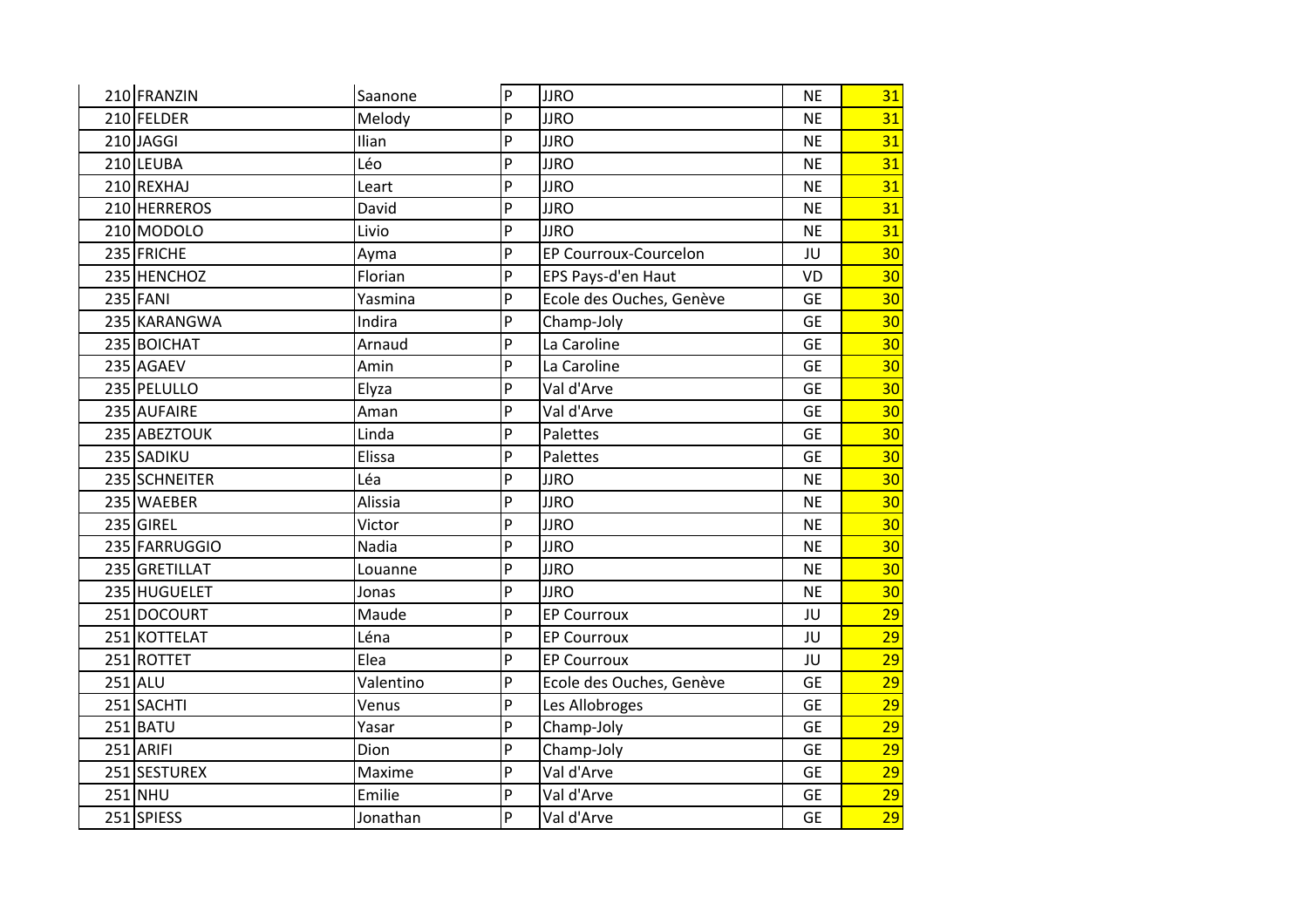| 251 VASCO      | Kelson         | P | Val d'Arve               | <b>GE</b> | 29              |
|----------------|----------------|---|--------------------------|-----------|-----------------|
| $251$ VOCI     | Dion           | P | Val d'Arve               | <b>GE</b> | 29              |
| 251 BALDWIN    | Ella           | P | Palettes                 | <b>GE</b> | 29              |
| 251 FOURNIER   | Julian         | P | Palettes                 | <b>GE</b> | 29              |
| 251 STAMPFLI   | Cindy          | P | <b>JJRO</b>              | <b>NE</b> | $\overline{29}$ |
| 251 PONS       | Lily           | P | <b>JJRO</b>              | <b>NE</b> | $\overline{29}$ |
| 251 ROBERT     | Elyah          | P | <b>JJRO</b>              | <b>NE</b> | 29              |
| 251 WIDER      | Milow          | P | <b>JJRO</b>              | <b>NE</b> | 29              |
| 251 MONTES     | Sephora        | P | <b>JJRO</b>              | <b>NE</b> | 29              |
| 251 DOMINGOS   | Tomas          | P | <b>JJRO</b>              | <b>NE</b> | 29              |
| 251 LOKE       | Zhi Xuan       | P | <b>JJRO</b>              | <b>NE</b> | 29              |
| 251 MARGOT     | Emmie          | P | <b>JJRO</b>              | <b>NE</b> | 29              |
| 251 VINCOT     | <b>Tailine</b> | P | <b>JJRO</b>              | <b>NE</b> | $\overline{29}$ |
| 274 ALLEMANN   | Youna          | P | <b>EP Courroux</b>       | JU        | 28              |
| 274 GLOOR      | Mathieu        | P | Ecole des Ouches, Genève | <b>GE</b> | 28              |
| 274 PAPANA     | Amira          | P | Champ-Joly               | <b>GE</b> | 28              |
| 274 RODRIGUEZ  | Alissa         | P | Champ-Joly               | <b>GE</b> | 28              |
| 274 GASHI      | Emma           | P | La Caroline              | <b>GE</b> | 28              |
| 274 ERGIN      | Ahmeti         | P | Val d'Arve               | <b>GE</b> | 28              |
| 274 CAMBI      | Elia           | P | Val d'Arve               | <b>GE</b> | 28              |
| 274 ABOUZEID   | Dayana         | P | Palettes                 | <b>GE</b> | 28              |
| 274 PETEUT     | Timothee       | P | Palettes                 | <b>GE</b> | 28              |
| 274 SAVADOGO   | Jamil          | P | Palettes                 | <b>GE</b> | 28              |
| $274$ FINK     | Penelop        | P | <b>JJRO</b>              | <b>NE</b> | 28              |
| 274 TENGER     | Alessia        | P | <b>JJRO</b>              | <b>NE</b> | 28              |
| 274 MONTANDON  | Elisa          | P | <b>JJRO</b>              | <b>NE</b> | 28              |
| 274 MATHLOUTHI | Lina           | P | <b>JJRO</b>              | <b>NE</b> | 28              |
| 288 FRICHE     | Arthur         | P | <b>EP Courroux</b>       | JU        | 27              |
| 288 EID        | Liam           | P | Champ-Joly               | <b>GE</b> | $\overline{27}$ |
| 288 COSTEUX    | Manon          | P | La Caroline              | <b>GE</b> | 27              |
| 288 BESSON     | Alexia         | P | La Caroline              | <b>GE</b> | 27              |
| 288 ZEJNULLAHI | Leonis         | P | Val d'Arve               | <b>GE</b> | 27              |
| 288 SHERRABEH  | Lara           | P | Palettes                 | <b>GE</b> | 27              |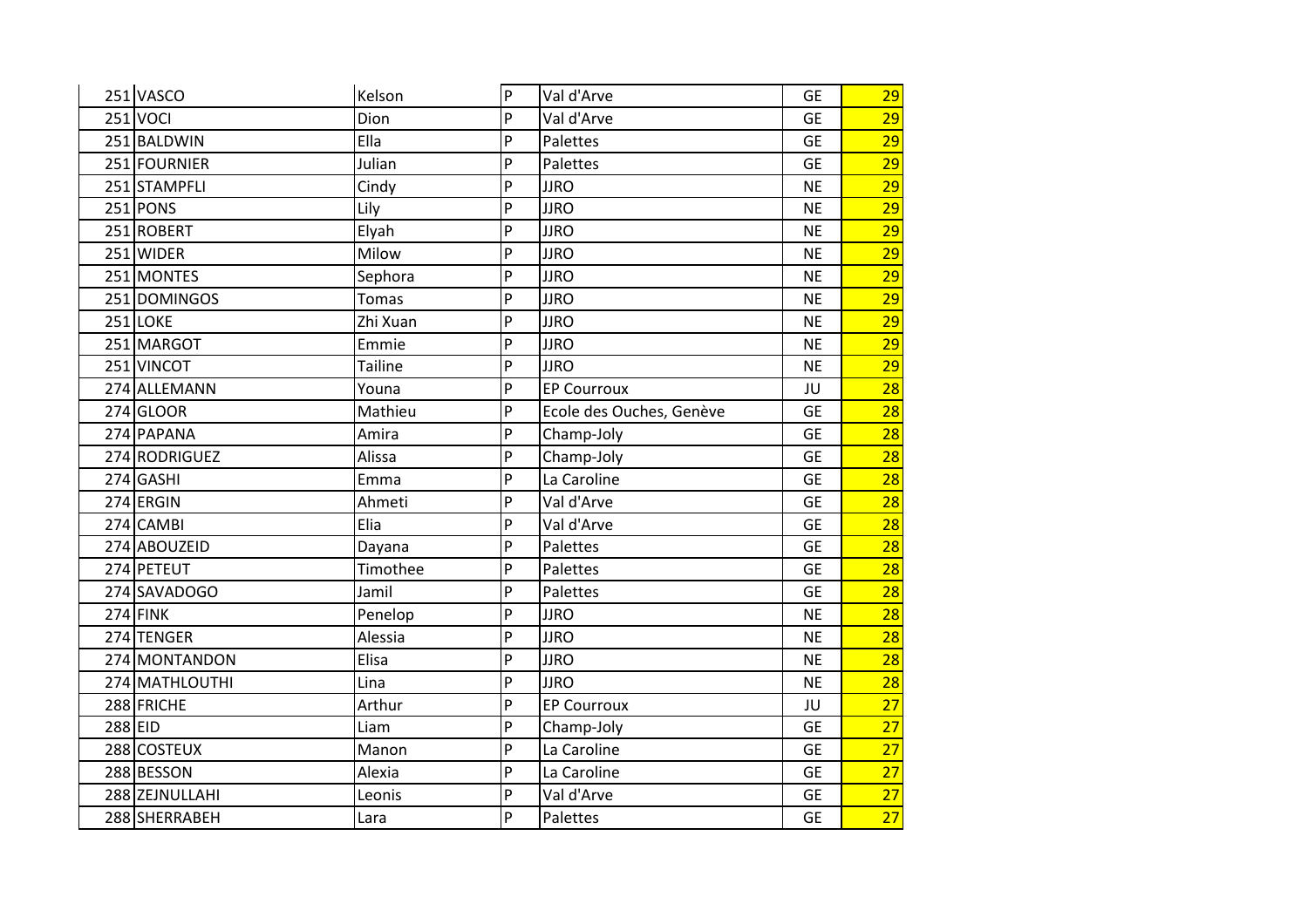| 288 MARTINS     | Dylan    | P              | Palettes                 | <b>GE</b> | 27 |
|-----------------|----------|----------------|--------------------------|-----------|----|
| 288 HERREROS    | Noa      | P              | <b>JJRO</b>              | <b>NE</b> | 27 |
| 288 CUIJNERS    | Alix     | P              | <b>JJRO</b>              | <b>NE</b> | 27 |
| 288 SCHNEITER   | Julien   | P              | <b>JJRO</b>              | <b>NE</b> | 27 |
| 288 LEUBA       | Kilian   | P              | <b>JJRO</b>              | <b>NE</b> | 27 |
| 288 CANEDO      | Némorin  | P              | <b>JJRO</b>              | <b>NE</b> | 27 |
| 288 PETITPIERRE | Emma     | P              | <b>JJRO</b>              | <b>NE</b> | 27 |
| 288 ROY         | Emma     | P              | <b>JJRO</b>              | <b>NE</b> | 27 |
| 288 RIBEIRO     | Léa      | P              | <b>JJRO</b>              | <b>NE</b> | 27 |
| 303 BARTHE      | Solène   | P              | EP Courroux-Courcelon    | JU        | 26 |
| 303 RINDELAUB   | Anatole  | P              | Les Allobroges           | <b>GE</b> | 26 |
| 303 GERSTEL     | Michael  | P              | Champ-Joly               | <b>GE</b> | 26 |
| 303 MALIQI      | Enes     | P              | Champ-Joly               | <b>GE</b> | 26 |
| 303 BECK        | Lola     | P              | Champ-Joly               | <b>GE</b> | 26 |
| 303 HADJ AMMAR  | Adam     | P              | Val d'Arve               | <b>GE</b> | 26 |
| 303 PITTET      | Amandine | P              | Val d'Arve               | <b>GE</b> | 26 |
| 303 BOUGHDIR    | Zakareya | P              | Val d'Arve               | <b>GE</b> | 26 |
| 303 PASCHE      | Axel     | P              | Val d'Arve               | <b>GE</b> | 26 |
| 303 TOLAZ       | Ali      | P              | Val d'Arve               | <b>GE</b> | 26 |
| 303 BATISTA     | Rafael   | P              | Val d'Arve               | <b>GE</b> | 26 |
| 303 ALIU        | Anesa    | P              | Palettes                 | <b>GE</b> | 26 |
| 303 ADATTE      | Aline    | P              | Palettes                 | <b>GE</b> | 26 |
| 303 SHERIFI     | Ohl      | P              | Palettes                 | <b>GE</b> | 26 |
| 303 TEWFIK      | Nora     | P              | <b>JJRO</b>              | <b>NE</b> | 26 |
| 303 GALATI      | Keyvan   | P              | <b>JJRO</b>              | <b>NE</b> | 26 |
| 303 ROY         | Nadège   | P              | <b>JJRO</b>              | <b>NE</b> | 26 |
| 320 MARTIN      | Eduardo  | P              | EP Courroux-Courcelon    | JU        | 25 |
| 320 MEYER       | Robin    | P              | <b>EP Courroux</b>       | JU        | 25 |
| 320 TSEGAI      | Sarone   | P              | Ecole des Ouches, Genève | <b>GE</b> | 25 |
| 320 HRUSTIC     | Sabrina  | P              | Ecole des Ouches, Genève | <b>GE</b> | 25 |
| 320 CHAPPUIS    | François | $\overline{P}$ | Champ-Joly               | <b>GE</b> | 25 |
| 320 GENTHON     | Gabin    | P              | Champ-Joly               | <b>GE</b> | 25 |
| 320 GUTER       | Eduardo  | P              | La Caroline              | <b>GE</b> | 25 |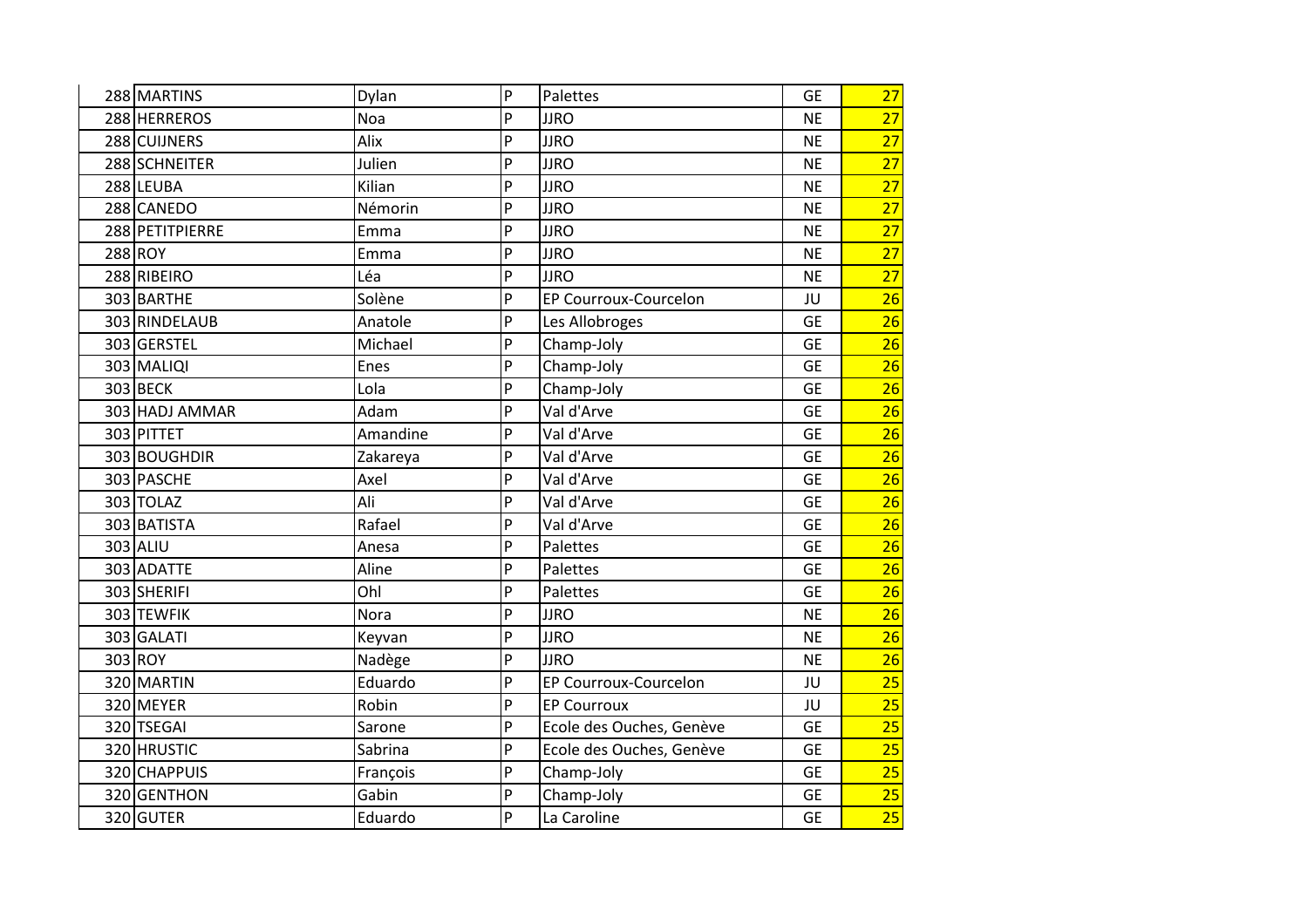| 320 OSORIO ESTEVES | Isaac       | P | Val d'Arve                   | <b>GE</b> | 25              |
|--------------------|-------------|---|------------------------------|-----------|-----------------|
| 320 DURIC          | Emma        | P | Val d'Arve                   | <b>GE</b> | 25              |
| 320 FARIA FERREIRA | Leonor      | P | Val d'Arve                   | <b>GE</b> | 25              |
| 320 MARTINELLY     | Hany        | P | Val d'Arve                   | <b>GE</b> | 25              |
| 320 DE JESUS PINTO | Mikaela     | P | Val d'Arve                   | <b>GE</b> | 25              |
| 320 PEREIRA        | Noelle      | P | Palettes                     | <b>GE</b> | $\overline{25}$ |
| 320 RAMOS PINTO    | Gabriel     | P | <b>JJRO</b>                  | <b>NE</b> | 25              |
| 320 BESSON         | Elena       | P | <b>JJRO</b>                  | <b>NE</b> | 25              |
| 320 FORSTER        | Cléa        | P | <b>JJRO</b>                  | <b>NE</b> | $\overline{25}$ |
| 320 DELLEY         | Jordan      | P | <b>JJRO</b>                  | <b>NE</b> | 25              |
| 320 HUGUENIN       | Théo        | P | <b>JJRO</b>                  | <b>NE</b> | 25              |
| 320 BAZEKA         | Athena      | P | <b>JJRO</b>                  | <b>NE</b> | 25              |
| 339 CREVOISERAT    | Quentin     | P | <b>EP Courroux-Courcelon</b> | JU        | $\overline{24}$ |
| 339 DARAB          | Behshta     | P | La Caroline                  | <b>GE</b> | 24              |
| 339 SMATLIK        | Milo        | P | Val d'Arve                   | <b>GE</b> | 24              |
| 339 DA SILVA       | Thaycia     | P | Val d'Arve                   | <b>GE</b> | 24              |
| 339 BICHO          | Liam        | P | Palettes                     | <b>GE</b> | 24              |
| 339 NOVERRA        | Leonor      | P | Palettes                     | <b>GE</b> | 24              |
| 339 MIRBACHA       | Yoan        | P | Palettes                     | <b>GE</b> | 24              |
| 339 CHABLOZ        | Lucien      | P | <b>JJRO</b>                  | <b>NE</b> | 24              |
| 339 DAUDET         | Jerémie     | P | <b>JJRO</b>                  | <b>NE</b> | 24              |
| 339 VOGEL          | Juliette    | P | <b>JJRO</b>                  | <b>NE</b> | 24              |
| 349 BRINGUEZ       | Luther      | P | Ecole des Ouches, Genève     | <b>GE</b> | 23              |
| 349 DA FONSECA     | Ilim        | P | Les Allobroges               | <b>GE</b> | 23              |
| 349 GHEBRIHIWET    | Lidia       | P | Champ-Joly                   | <b>GE</b> | $\overline{23}$ |
| 349 YASAR          | <b>Bora</b> | P | Champ-Joly                   | <b>GE</b> | 23              |
| 349 BERGERAT       | Noa         | P | Champ-Joly                   | <b>GE</b> | 23              |
| 349 CHRISTE        | Elliott     | P | Champ-Joly                   | <b>GE</b> | 23              |
| 349 SADINE         | Ali         | P | Val d'Arve                   | <b>GE</b> | $\overline{23}$ |
| 349 QERLMI         | Adriana     | P | Val d'Arve                   | <b>GE</b> | 23              |
| 349 CORREA         | Ambar       | P | Val d'Arve                   | <b>GE</b> | 23              |
| 349 ABOUZEID       | Omar        | P | Palettes                     | <b>GE</b> | $\overline{23}$ |
| 349 DE OLIVEIRA    | Tiago       | P | Palettes                     | <b>GE</b> | 23              |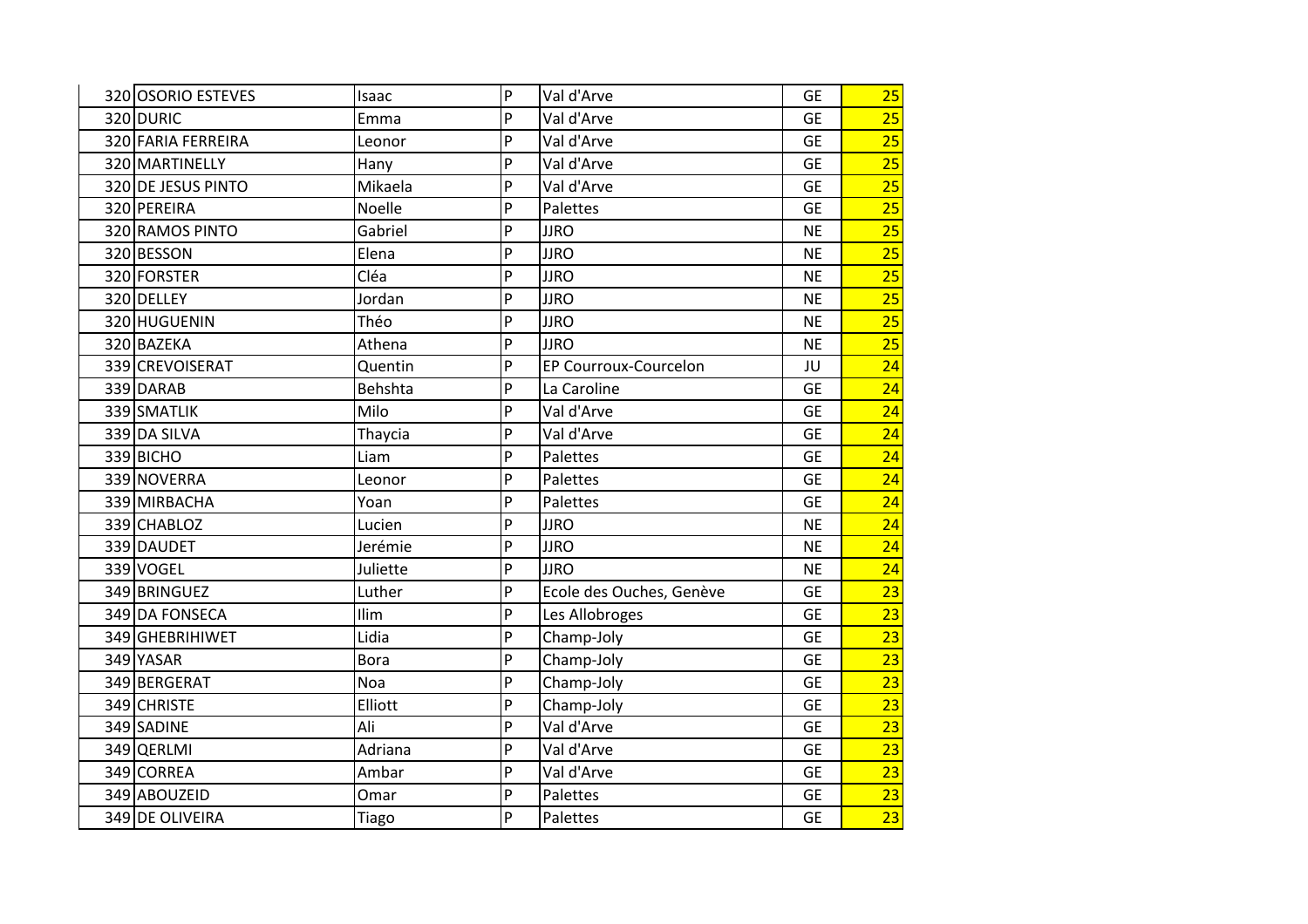|         | 349 YASSINE        | Djoidi   | P        | <b>JJRO</b>              | <b>NE</b> | 23 |
|---------|--------------------|----------|----------|--------------------------|-----------|----|
|         | 349 ARNAL          | Tristan  | <b>P</b> | <b>JJRO</b>              | <b>NE</b> | 23 |
|         | 349 HUGUENIN       | Théo     | P        | <b>JJRO</b>              | <b>NE</b> | 23 |
|         | 349 ACKERMANN      | Gabriel  | P        | <b>JJRO</b>              | <b>NE</b> | 23 |
|         | 349 PIPOZ          | Olivier  | P        | <b>JJRO</b>              | <b>NE</b> | 23 |
|         | 349 BASSANG        | Ania     | P        | <b>JJRO</b>              | <b>NE</b> | 23 |
|         | 349 DA SILVA       | Tiana    | P        | <b>JJRO</b>              | <b>NE</b> | 23 |
|         | 349 RACINE         | Lucien   | P        | <b>JJRO</b>              | <b>NE</b> | 23 |
|         | 368 VESHI          | Ema      | P        | Les Allobroges           | <b>GE</b> | 22 |
|         | 368 WUNDERLICH     | Arthur   | P        | Les Allobroges           | <b>GE</b> | 22 |
|         | 368 BERTE          | Max-Yoël | P        | Champ-Joly               | <b>GE</b> | 22 |
|         | 368 PEREIRA SOARES | Emma     | P        | Champ-Joly               | <b>GE</b> | 22 |
|         | 368 LEONES         | Dani     | P        | Champ-Joly               | <b>GE</b> | 22 |
|         | 368 DE BUCK        | Lou      | P        | La Caroline              | <b>GE</b> | 22 |
|         | 368 ROSSATO        | Edwin    | P        | La Caroline              | <b>GE</b> | 22 |
|         | 368 HIDA           | Shotaro  | P        | La Caroline              | <b>GE</b> | 22 |
| 368 CIL |                    | Sidar    | P        | La Caroline              | <b>GE</b> | 22 |
|         | 368 DALIPI         | Blerton  | P        | La Caroline              | <b>GE</b> | 22 |
|         | 368 BURNIER        | Liv      | P        | Palettes                 | <b>GE</b> | 22 |
|         | 368 DEBELY         | Anakin   | P        | <b>JJRO</b>              | <b>NE</b> | 22 |
|         | 368 DREYER         | Méline   | P        | <b>JJRO</b>              | <b>NE</b> | 22 |
|         | 381 KABASHI        | Mélissa  | P        | EP Courroux-Courcelon    | JU        | 21 |
|         | 381 BORGES PEREIRA | Samuel   | P        | La Caroline              | <b>GE</b> | 21 |
|         | 381 GOMATELI       | Luka     | P        | La Caroline              | <b>GE</b> | 21 |
|         | 381 RUSALEN        | Laura    | P.       | Val d'Arve               | <b>GE</b> | 21 |
|         | 381 GONCALVES      | David    | P        | Val d'Arve               | <b>GE</b> | 21 |
|         | 381 QUININO        | Kihana   | P        | Val d'Arve               | <b>GE</b> | 21 |
|         | 381 SALTO          | Samuel   | P        | Palettes                 | <b>GE</b> | 21 |
|         | 381 CLEMENCE       | Julien   | P        | <b>JJRO</b>              | <b>NE</b> | 21 |
|         | 381 COLAS          | Louane   | P        | <b>JJRO</b>              | <b>NE</b> | 21 |
|         | 381 VUILLEUMIER    | Eliott   | P        | <b>JJRO</b>              | <b>NE</b> | 21 |
|         | 381 MENOUD         | Matthieu | P        | <b>JJRO</b>              | <b>NE</b> | 21 |
|         | 392 DE CAMPOS      | Mariana  | P        | Ecole des Ouches, Genève | <b>GE</b> | 20 |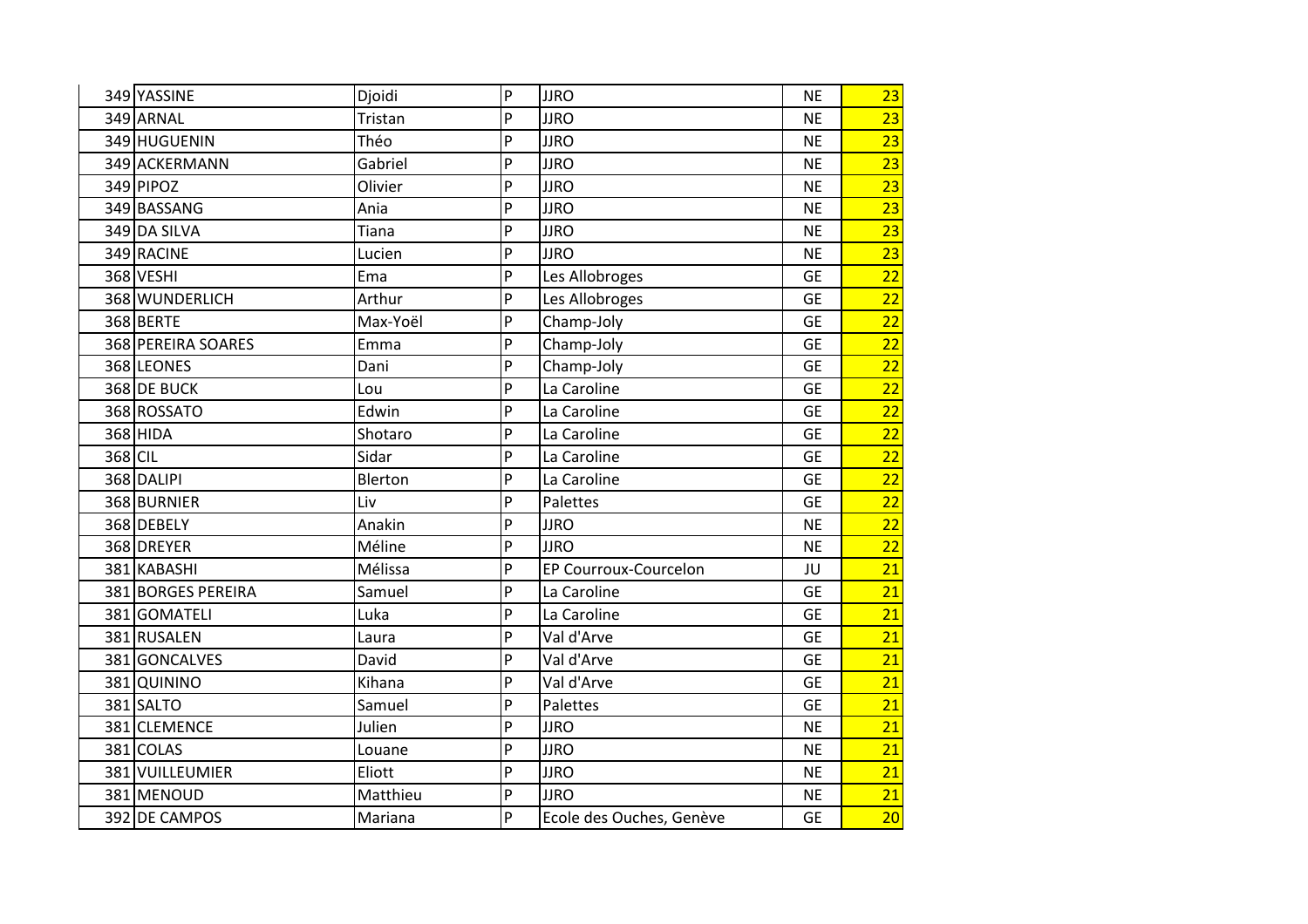| 392 ANTUNES      | Alicia  | P | EP Paletttes, Gd-Lancy   | <b>GE</b> | 20 |
|------------------|---------|---|--------------------------|-----------|----|
| 392 LA ROSA      | Alessio | P | Champ-Joly               | <b>GE</b> | 20 |
| 392 NASTASI      | Théo    | P | La Caroline              | <b>GE</b> | 20 |
| 392 VAZ BARRA    | Lana    | P | La Caroline              | <b>GE</b> | 20 |
| 392 OLIVEIRA     | Livia   | P | Val d'Arve               | <b>GE</b> | 20 |
| 392 FERRIERA     | Chloé   | P | Val d'Arve               | <b>GE</b> | 20 |
| 392 BORDIGONI    | Colin   | P | Val d'Arve               | <b>GE</b> | 20 |
| 392 GONO         | Nathan  | P | Val d'Arve               | <b>GE</b> | 20 |
| 392 SHKODRA      | Safet   | P | Val d'Arve               | <b>GE</b> | 20 |
| 392 HAJDARI      | Doa     | P | Val d'Arve               | <b>GE</b> | 20 |
| 392 ESPINOZA     | Amy     | P | Val d'Arve               | <b>GE</b> | 20 |
| 392 FEREIRRA     | Quiaro  | P | Palettes                 | <b>GE</b> | 20 |
| 392 HETEMI       | Erta    | P | Palettes                 | <b>GE</b> | 20 |
| 392 ROVON        | Tiago   | P | <b>JJRO</b>              | <b>NE</b> | 20 |
| 392 AEBICHER     | Louise  | P | <b>JJRO</b>              | <b>NE</b> | 20 |
| 392 BERGER       | Louise  | P | <b>JJRO</b>              | <b>NE</b> | 20 |
| 392 EMURLLAH     | Eliza   | P | <b>JJRO</b>              | <b>NE</b> | 20 |
| 392 GIRARDOT     | Noah    | P | <b>JJRO</b>              | <b>NE</b> | 20 |
| 411 CANTO        | Lana    | P | <b>EP Courroux</b>       | JU        | 19 |
| 411 BINDSCHEDLER | Arnaud  | P | Les Allobroges           | <b>GE</b> | 19 |
| 411 PEREIRA      | Léo     | P | La Caroline              | <b>GE</b> | 19 |
| 411 MERIHA       | Ritej   | P | La Caroline              | <b>GE</b> | 19 |
| 411 URRUTIA      | Luciano | P | Val d'Arve               | <b>GE</b> | 19 |
| 411 EVORA        | Keyssa  | P | Val d'Arve               | <b>GE</b> | 19 |
| 411 SERAFINI     | Antonio | P | Palettes                 | <b>GE</b> | 19 |
| 411 PRESSET      | Eliza   | P | <b>JJRO</b>              | <b>NE</b> | 19 |
| 411 DUVANEL      | Miro    | P | <b>JJRO</b>              | <b>NE</b> | 19 |
| 411 LANTIGUA     | Aleycha | P | <b>JJRO</b>              | <b>NE</b> | 19 |
| $421$ MEILY      | Omnia   | P | EP Courroux-Courcelon    | JU        | 18 |
| 421 KOROS        | Alan    | P | Ecole des Ouches, Genève | <b>GE</b> | 18 |
| 421 MARTINEZ     | Ethan   | P | EP Paletttes, Gd-Lancy   | <b>GE</b> | 18 |
| 421 GAZZELLA     | Miliano | P | Val d'Arve               | <b>GE</b> | 18 |
| 421 FRANCISCO    | Rodrigo | P | Val d'Arve               | <b>GE</b> | 18 |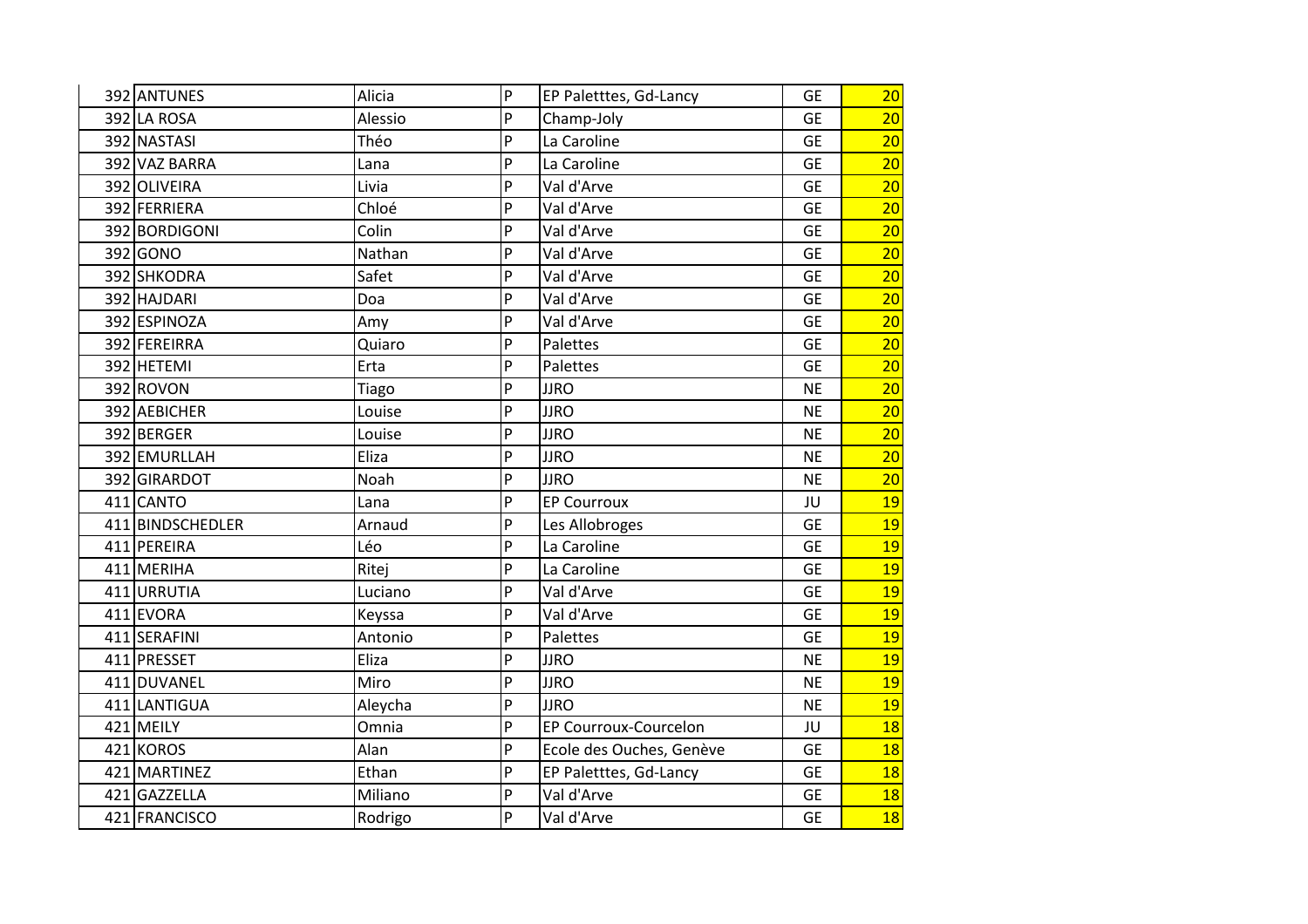| 421 COSTA SILVA        | Veronyca     | $\overline{P}$ | Val d'Arve               | <b>GE</b> | 18 |
|------------------------|--------------|----------------|--------------------------|-----------|----|
| 421 GAZZELLA           | Kenzo        | P              | Val d'Arve               | <b>GE</b> | 18 |
| 421 DRALJAVIC          | Rayan        | P              | Val d'Arve               | <b>GE</b> | 18 |
| 421 CAMBI              | Nina         | P              | Val d'Arve               | <b>GE</b> | 18 |
| 421 DIAS               | Maya         | P              | <b>JJRO</b>              | <b>NE</b> | 18 |
| 421 SHABAZ             | Héline       | P              | <b>JJRO</b>              | <b>NE</b> | 18 |
| 432 SPINIELLO          | Tayssa       | P              | EP Courroux-Courcelon    | JU        | 17 |
| 432 FLORES             | Rachel       | P              | Ecole des Ouches, Genève | <b>GE</b> | 17 |
| 432 DAGLI              | <b>Berat</b> | P              | Ecole des Ouches, Genève | <b>GE</b> | 17 |
| 432 MATHIEU            | Nathanael    | P              | Les Allobroges           | <b>GE</b> | 17 |
| 432 RIEBEL             | Marie        | P              | Champ-Joly               | <b>GE</b> | 17 |
| 432 DO CANTO GONCALVES | Maeva        | P              | Val d'Arve               | <b>GE</b> | 17 |
| 432 SIPASKARAN         | Kishmithan   | P              | Val d'Arve               | <b>GE</b> | 17 |
| 432 SCHROETER          | Mayson       | P              | Val d'Arve               | <b>GE</b> | 17 |
| 432 PEREIRA            | Leonardo     | P              | Val d'Arve               | <b>GE</b> | 17 |
| 432 MARUCCIA           | Eleonora     | P              | Val d'Arve               | <b>GE</b> | 17 |
| 432 ABDOLRAHMAN        | Ouzbak       | P              | Palettes                 | <b>GE</b> | 17 |
| $432$ MULJAJ           | Edison       | P              | Palettes                 | <b>GE</b> | 17 |
| 432 LOPEZ              | Casandra     | P              | Palettes                 | <b>GE</b> | 17 |
| 432 RUTZ               | Melissa      | P              | <b>JJRO</b>              | <b>NE</b> | 17 |
| 432 BITIQI             | Arion        | P              | <b>JJRO</b>              | <b>NE</b> | 17 |
| 447 SEURET             | Audrey       | P              | EP Courroux-Courcelon    | JU        | 16 |
| 447 MAHMOOD            | Sana         | P              | Ecole des Ouches, Genève | <b>GE</b> | 16 |
| 447 MARQUES BLEIN      | Nina         | P              | Champ-Joly               | <b>GE</b> | 16 |
| 447 BITJAI             | Bryan        | P              | La Caroline              | <b>GE</b> | 16 |
| 447 SOLOMON            | Evan         | P              | Val d'Arve               | <b>GE</b> | 16 |
| 447 BENTOCRUZ          | Gustavo      | P              | Val d'Arve               | <b>GE</b> | 16 |
| 447 TOUNSI             | Nour         | P              | Val d'Arve               | <b>GE</b> | 16 |
| 447 MOHAMED            | Sultane      | P              | Val d'Arve               | <b>GE</b> | 16 |
| 447 ZOUTATE            | Ines         | P              | Val d'Arve               | <b>GE</b> | 16 |
| 447 NITJIKI            | Jeylen       | P              | Val d'Arve               | <b>GE</b> | 16 |
| 447 ALMEIDA            | Hugo         | P              | Palettes                 | <b>GE</b> | 16 |
| 447 FATAH              | Mahdi        | P              | Palettes                 | <b>GE</b> | 16 |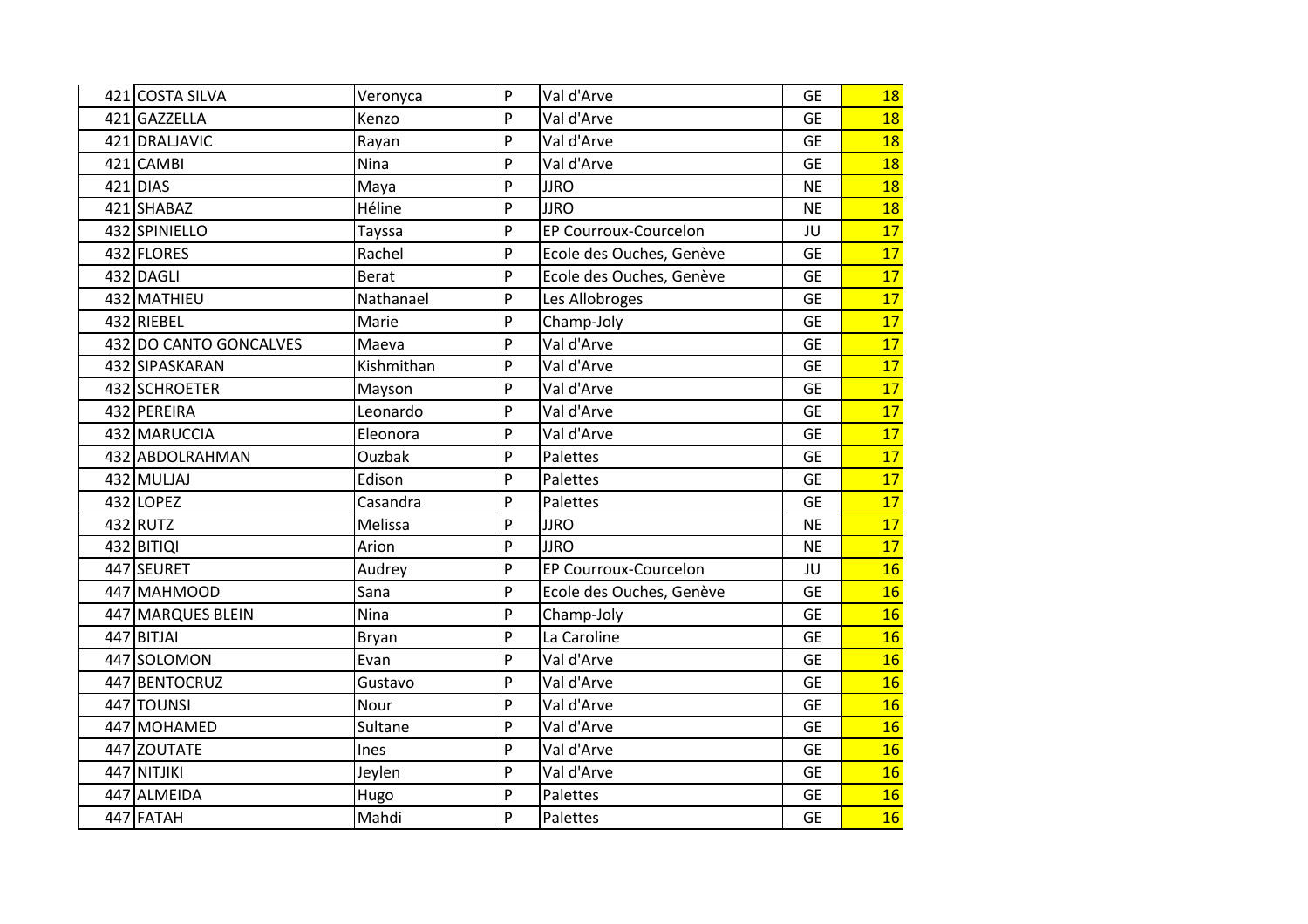|        | 447 FORSTER         | Lya                  | $\overline{P}$ | <b>JJRO</b>              | <b>NE</b> | 16 |
|--------|---------------------|----------------------|----------------|--------------------------|-----------|----|
|        | 447 STAMPFLI        | Alycia               | P              | <b>JJRO</b>              | <b>NE</b> | 16 |
|        | 447 PINTO           | Xavier               | P              | <b>JJRO</b>              | <b>NE</b> | 16 |
|        | 447 VANTAGGIATO     | Alyssa               | P              | <b>JJRO</b>              | <b>NE</b> | 16 |
|        | 447 FERRERA         | Ly-Ann               | P              | <b>JJRO</b>              | <b>NE</b> | 16 |
|        | 447 ESCHLER         | Chelsa               | P              | <b>JJRO</b>              | <b>NE</b> | 16 |
|        | 447 RICKLI          | Matieu               | P              | <b>JJRO</b>              | <b>NE</b> | 16 |
| 466LIN |                     | Isaac                | P              | Ecole des Ouches, Genève | <b>GE</b> | 15 |
|        | 466 HUSEINOVIC      | Adan                 | P              | La Caroline              | <b>GE</b> | 15 |
|        | 466 REHAIL          | Sami                 | P              | La Caroline              | <b>GE</b> | 15 |
|        | 466 SAOLAZZO        | Gemi                 | P              | Val d'Arve               | <b>GE</b> | 15 |
|        | 466 CHIRICO PEREIRA | <b>Ines Mathilde</b> | P              | Val d'Arve               | <b>GE</b> | 15 |
|        | 466 FAVRI           | Darell               | P              | Val d'Arve               | <b>GE</b> | 15 |
|        | 466 HEVIN           | Jan                  | P              | Val d'Arve               | <b>GE</b> | 15 |
|        | 466 SOW             | Adama                | P              | Val d'Arve               | <b>GE</b> | 15 |
|        | 466 MENDES          | Yara                 | P              | Palettes                 | <b>GE</b> | 15 |
|        | 466 CORREIA         | William              | P              | Palettes                 | <b>GE</b> | 15 |
|        | 466JUSEFI           | Bahram               | P              | Palettes                 | <b>GE</b> | 15 |
|        | 466 MALAGOLI        | Esteban              | P              | <b>JJRO</b>              | <b>NE</b> | 15 |
|        | 466 LOUIS-JACQUET   | Margot               | P              | <b>JJRO</b>              | <b>NE</b> | 15 |
|        | 466 CUENIN          | Maxence              | P              | <b>JJRO</b>              | <b>NE</b> | 15 |
|        | 480 VASQUEZ         | Dany                 | P              | EPS Pays-d'en Haut       | VD        | 14 |
|        | 480 BEUCHAT         | Roméo                | P              | <b>EP Courroux</b>       | JU        | 14 |
|        | 480 HASSAK          | Yasmine              | P              | <b>EP Courroux</b>       | JU        | 14 |
|        | 480 MABY            | Camille              | P              | Ecole des Ouches, Genève | <b>GE</b> | 14 |
|        | 480 GEBREMIKAEL     | Amineab              | P              | Ecole des Ouches, Genève | <b>GE</b> | 14 |
|        | 480 FAVRE           | Anaïs                | P              | Champ-Joly               | <b>GE</b> | 14 |
|        | 480 MENDEZ FERREIRA | Ryan                 | P              | La Caroline              | <b>GE</b> | 14 |
|        | 480 GILLYZAR        | Fernando             | P              | Val d'Arve               | <b>GE</b> | 14 |
|        | 480 IDAMIA          | Maryam               | P              | Val d'Arve               | <b>GE</b> | 14 |
|        | 480 NDULA           | Dylan                | P              | Palettes                 | <b>GE</b> | 14 |
|        | 480 CORREIRA        | <b>Beatriz</b>       | P              | Palettes                 | <b>GE</b> | 14 |
|        | 480 SAMOUCO         | Sofia                | P              | <b>JJRO</b>              | <b>NE</b> | 14 |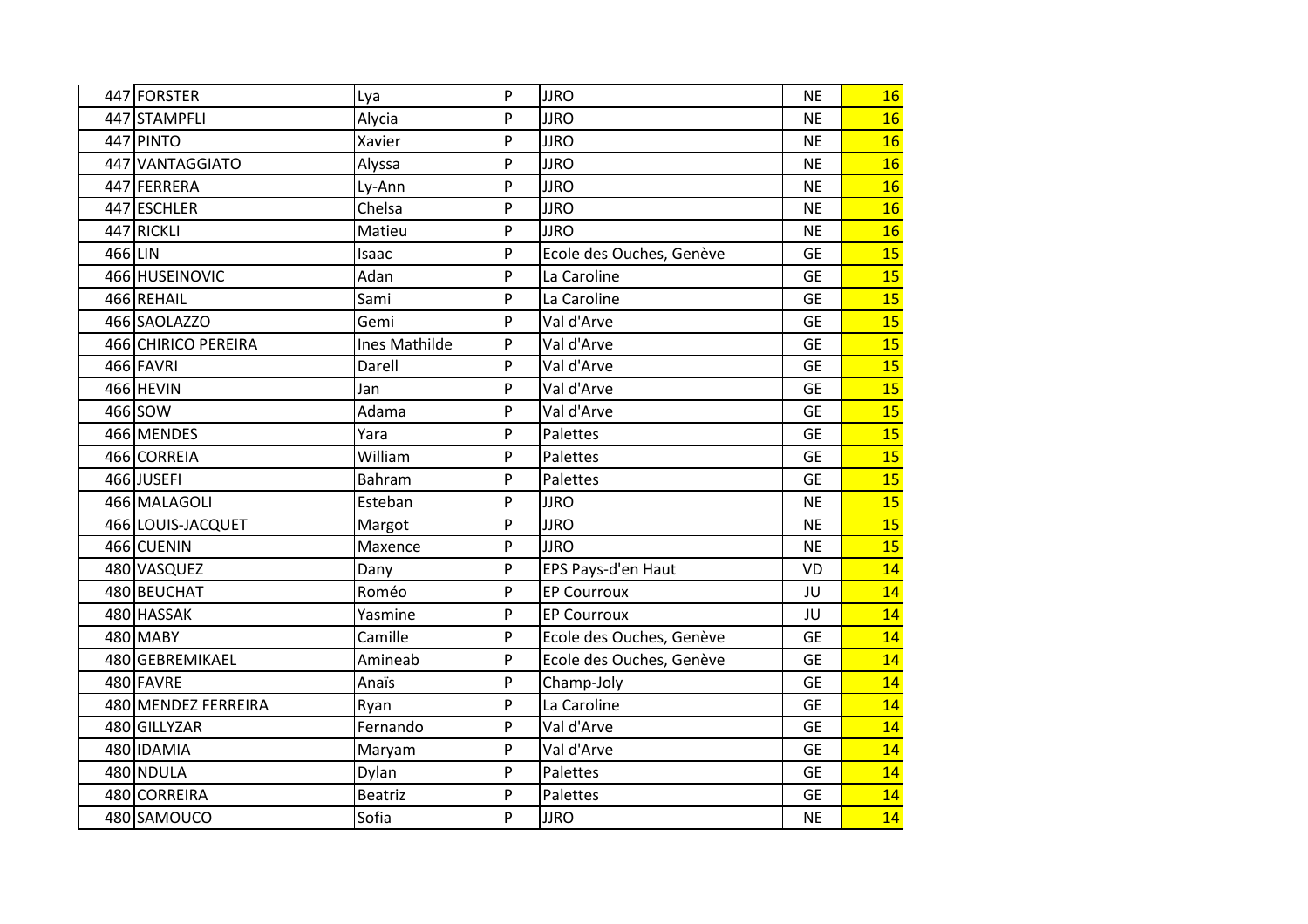| 480 OUHALLIANDRE        | Elias           | P | <b>JJRO</b>              | <b>NE</b> | 14 |
|-------------------------|-----------------|---|--------------------------|-----------|----|
| 480 PERTESHI            | Enzo            | P | <b>JJRO</b>              | <b>NE</b> | 14 |
| 480 CHAUDET             | Soan            | P | <b>JJRO</b>              | <b>NE</b> | 14 |
| 495 MARAIS CARVALHO     | Clara           | P | La Caroline              | <b>GE</b> | 13 |
| 495 AHMEM               | Frat            | P | Val d'Arve               | <b>GE</b> | 13 |
| 495 DJIBRIL             | <b>Nelia</b>    | P | Val d'Arve               | <b>GE</b> | 13 |
| 495 BERISHA             | Griselda        | P | Palettes                 | <b>GE</b> | 13 |
| 495 PETITPIERRE         | Lévi            | P | <b>JJRO</b>              | <b>NE</b> | 13 |
| 495 DIAS                | Sofia           | P | <b>JJRO</b>              | <b>NE</b> | 13 |
| 495 ZENELAJ             | Leontina        | P | <b>JJRO</b>              | <b>NE</b> | 13 |
| 495 FAHYS               | Amy-Rose        | P | <b>JJRO</b>              | <b>NE</b> | 13 |
| 495 MOCHADO             | Rafael          | P | <b>JJRO</b>              | <b>NE</b> | 13 |
| 504 PALLA VELASQUEZ     | Sergio          | P | Ecole des Ouches, Genève | <b>GE</b> | 12 |
| 504 SHALA               | Alisia          | P | Ecole des Ouches, Genève | <b>GE</b> | 12 |
| 504 MARTINS DE OLIVEIRA | Gabriel         | P | La Caroline              | <b>GE</b> | 12 |
| 504 GIRARD              | William         | P | La Caroline              | <b>GE</b> | 12 |
| 504 COTTIER             | Benjamin        | P | La Caroline              | <b>GE</b> | 12 |
| 504 SIMOES              | Gabriel         | P | La Caroline              | <b>GE</b> | 12 |
| 504 ARANGO              | Lair            | P | La Caroline              | <b>GE</b> | 12 |
| 504 KOFFI               | Yolan           | P | Val d'Arve               | <b>GE</b> | 12 |
| 504 REXHEPI             | Koana           | P | Palettes                 | <b>GE</b> | 12 |
| 504 BARSKE              | Alyssa          | P | Palettes                 | <b>GE</b> | 12 |
| 504 DEBELY              | Ayanna          | P | <b>JJRO</b>              | <b>NE</b> | 12 |
| 504 ALVESE              | Vicke           | P | <b>JJRO</b>              | <b>NE</b> | 12 |
| 516 BONVIN              | Kumije          | P | Ecole des Ouches, Genève | <b>GE</b> | 11 |
| 516 MAKILAMP            | Jolissa         | P | Champ-Joly               | <b>GE</b> | 11 |
| 516 OSORIO ESPINOZA     | Agueda          | P | Val d'Arve               | <b>GE</b> | 11 |
| 516 CHERIF              | Alyssa          | P | Val d'Arve               | <b>GE</b> | 11 |
| 516 ARENIVAR            | <b>Britanny</b> | P | Val d'Arve               | <b>GE</b> | 11 |
| $516$ BUSA              | Elisabeta       | P | Val d'Arve               | <b>GE</b> | 11 |
| 516 MASCIULLO           | Elena           | P | Palettes                 | <b>GE</b> | 11 |
| 516 SAADUN              | Lokman          | P | <b>JJRO</b>              | <b>NE</b> | 11 |
| 516 PERTESHI            | Laura           | P | <b>JJRO</b>              | <b>NE</b> | 11 |